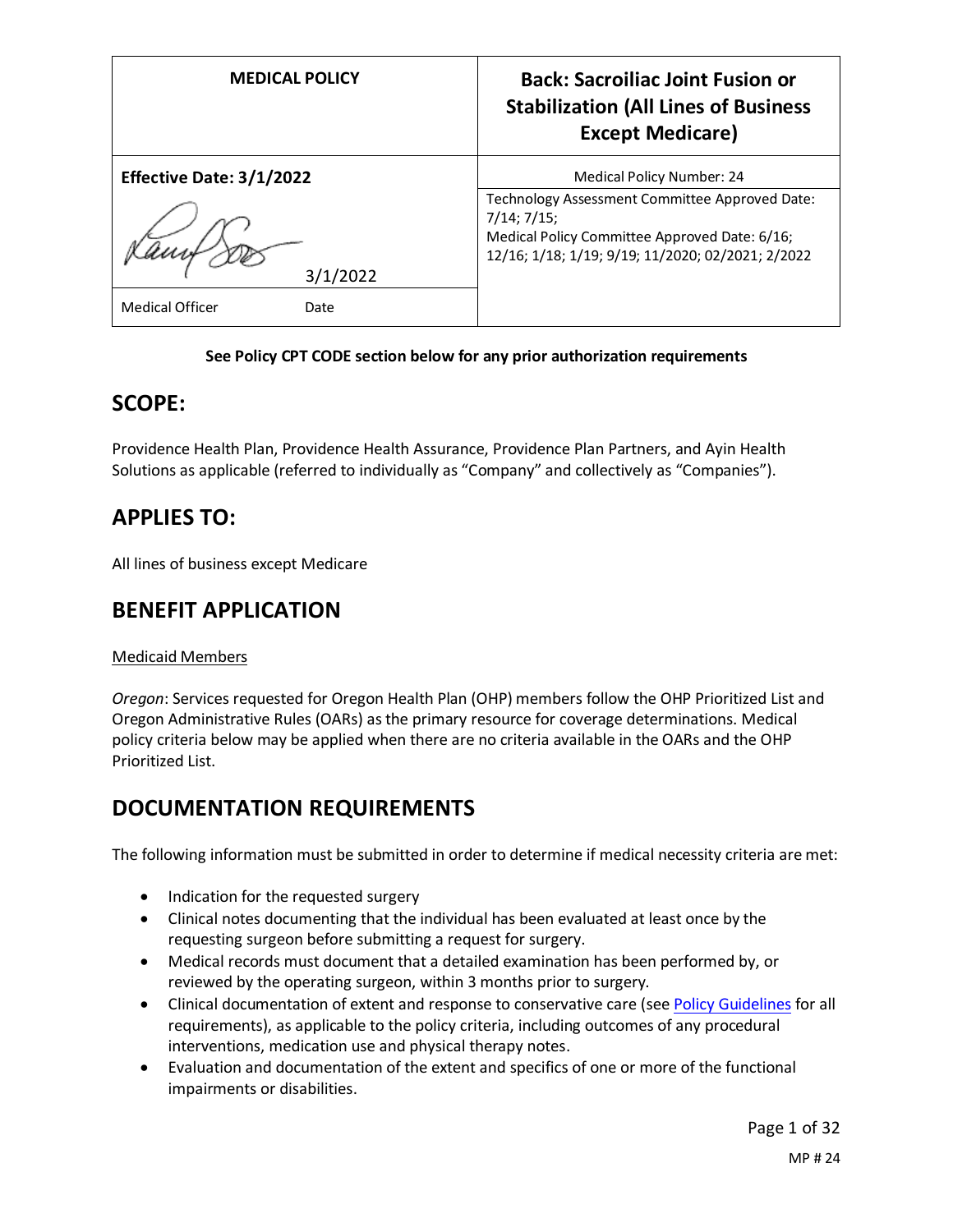- Evaluation and appropriate management of associated cognitive, behavioral or addiction issues if and when present.
- Copy of radiologist's report(s) for diagnostic imaging (MRIs, CTs, etc.) completed within the past 12 months or at the time of onset of symptoms
	- o Imaging must be performed and read by an independent radiologist
	- $\circ$  If discrepancies should arise in the interpretation of the imaging, the radiologist report will supersede

# **POLICY CRITERIA**

**Note:** Se[e Policy Guidelines](#page-3-0) for definitions of terms in criteria.

## **Open Sacroiliac Joint Fusion**

- I. Open sacroiliac joint fusion with a[n FDA-approved fixation device](#page-24-0) is considered **medically necessary and covered** when **all** of the following criteria (A. – C.) are met:
	- A. Imaging studies demonstrate localized sacroiliac joint pathology for one of the covered indications noted in criterion I.C.; **and**
	- B. The patient is a nonsmoker, or in the absence of progressive neurological compromise will refrain from use of tobacco products for at least 6 weeks prior to the planned surgery. To ensure compliance, laboratory testing may be required at Medical Director discretion; **and**
	- C. Fusion is performed in any one or more of the following circumstances:
		- 1. As an adjunctive treatment for sacroiliac joint infection or sepsis; **or**
		- 2. Management of sacral tumor (e.g., partial sacrectomy); **or**
		- 3. As part of multisegmental long fusion for the correction of a congenital or acquired spinal deformity extending to the ilium (e.g., scoliosis, spondylolysis, kyphosis) (Refer to *[Back:](https://s3-us-west-2.amazonaws.com/images.provhealth.org/Providence-Images/PHP_Back_Fusion_Decompression.pdf) [Fusion and Decompression](https://s3-us-west-2.amazonaws.com/images.provhealth.org/Providence-Images/PHP_Back_Fusion_Decompression.pdf)* Medical Policy for coverage criteria); **or**
		- 4. SI joint abnormality with imaging consistent with prior trauma.
- II. Open sacroiliac joint fusion is considered **investigational and is not covered** when criterion I. above is not met, or as a treatment of any other conditions, including but not limited to:
	- A. Mechanical low back pain
	- B. Sacroiliac joint syndrome
	- C. Sacral insufficiency fractures
	- D. Degenerative sacroiliac joint
	- E. Radicular pain syndromes
	- F. Pelvic girdle pain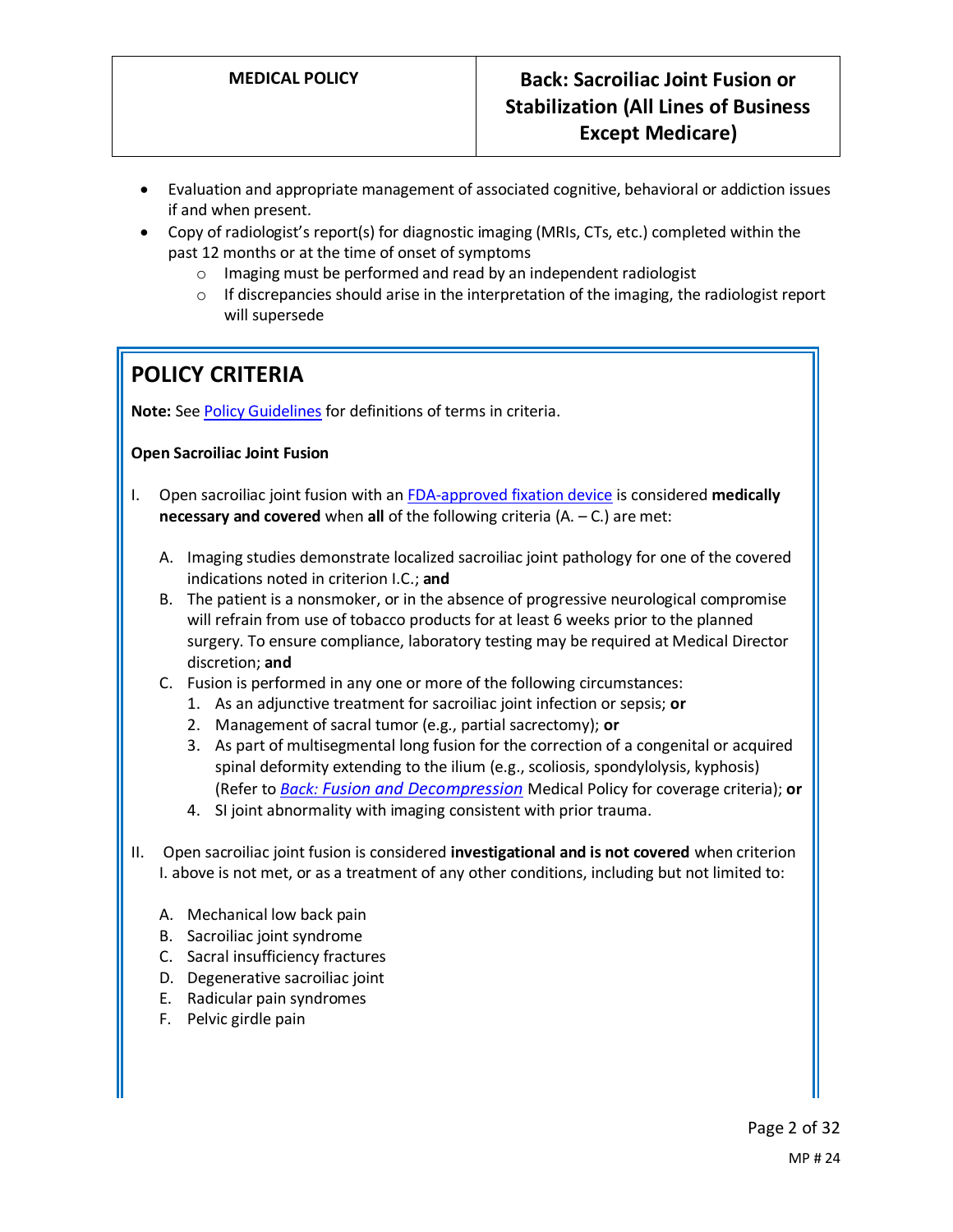## **Percutaneous or Minimally Invasive Sacroiliac Joint Fusion**

- III. Percutaneous (also known as minimally invasive) sacroiliac joint fusion (e.g., iFuse Implant System®, SImmetry® System, Silex<sup>™</sup>) with a[n FDA-approved fixation device](#page-24-0) may be considered **medically necessary and covered** when **all** of the following criteria (A. – G.) are met:
	- A. Clinical documentation that age-appropriate activities of daily living are moderately or severely impacted; **and**
	- B. Symptoms have failed to improve after 6 months conservative treatment (se[e Policy](#page-3-0)  [Guidelines\)](#page-3-0) as part of pre-operative surgery planning; **and**
	- C. Patient has undergone thorough physical examination demonstrating localized tenderness with palpation over the sacral sulcus (Fortin's point, i.e. at the insertion of the long dorsal ligament inferior to the posterior superior iliac spine or PSIS) in the absence of tenderness of similar severity elsewhere (e.g. greater trochanter, lumbar spine, coccyx) indicating that other obvious sources for their pain do not exist; **and**
	- D. Patient has a documented positive response to **at least 3** provocative tests (e.g. thigh thrust test, compression test, Gaenslen's test, distraction test, Patrick's sign, posterior provocation test); **and**
	- E. There is an absence of generalized pain behavior (e.g. somatoform disorder) and generalized pain disorders (e.g. fibromyalgia); **and**
	- F. Patient undergoes diagnostic imaging that includes **all** of the following:
		- 1. Imaging (plain radiographs and a CT or MRI) of the SIJ that excludes the presence of destructive lesions (e.g. tumor, infection), fracture, traumatic sacroiliac joint instability, or inflammatory arthropathy; **and**
		- 2. Imaging of the pelvis (AP plain radiograph) that rules out concomitant hip pathology; **and**
		- 3. Imaging of the lumbar spine (CT or MRI) to rule out neural compression or other degenerative condition that can be causing low back or buttock pain; **and**
	- G. Patient has undergone 2 separate image-guided, contrast-enhanced intra-articular SIJ injection on 2 separate occasions, of which, one must have been a therapeutic intraarticular SIJ injection (i.e., corticosteroid injection); and had a documented pain reduction of at least 75 percent for the expected duration for the anesthetic used.
- IV. Percutaneous or minimally invasive sacroiliac joint fusion is considered **not medically necessary and not covered** when criterion III. as above is not met.

Link t[o Policy Summary](#page-23-0)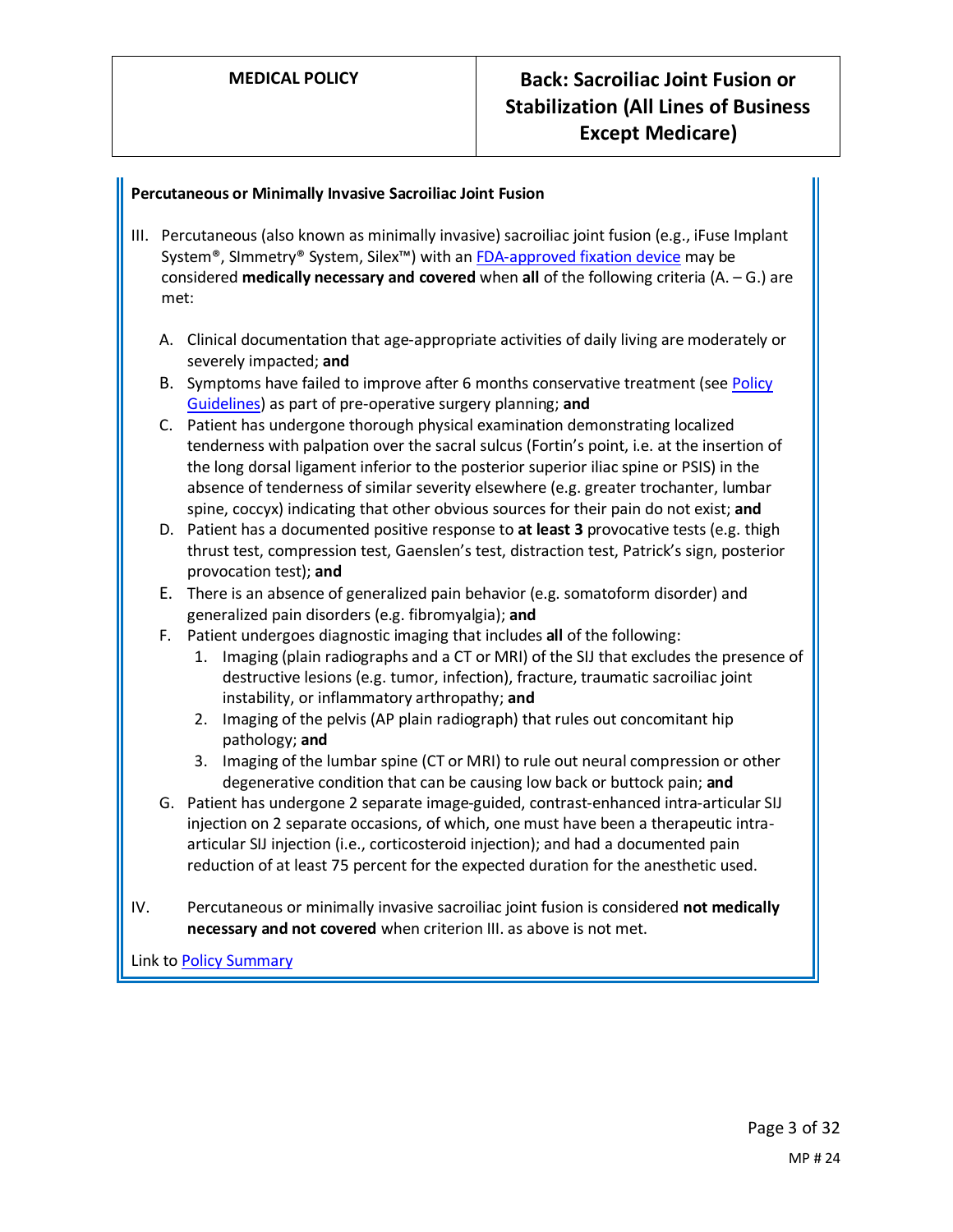# <span id="page-3-0"></span>**POLICY GUIDELINES**

## Definitions

*Activities of daily living:* The activities of daily living (ADLs) is a term used to describe essential skills that are required to independently care for oneself.<sup>1</sup> Examples may include, but are not limited to, the following:

- Ambulating
- Feeding
- Dressing
- Personal hygiene
- Transportation and shopping
- Meal preparation
- Housecleaning and home maintenance

*Conservative treatments:* Conservative care must be recent (within the last year) and include all of the following, unless contraindicated by documentation indicating severe or rapidly progressive neurologic signs:

- Participation in a physical therapy program for the duration of conservative management (i.e., 3 months before surgery depending on the indication for surgery), including at least 3 physical therapy visits
- Oral analgesics (including anti-inflammatory medications, if not contraindicated) or participation in an interdisciplinary pain management program
- Oral corticosteroids (if not contraindicated)

# **BILLING GUIDELINES**

According to SI-BONE's "iFuse Clinical Value Dossier", the correct code to bill for the iFuse implant system is 27279. 2

# **CPT CODES**

| <b>All Lines of Business Except Medicare</b> |                                                                                                                                                                                                          |  |
|----------------------------------------------|----------------------------------------------------------------------------------------------------------------------------------------------------------------------------------------------------------|--|
|                                              | <b>Prior Authorization Required</b>                                                                                                                                                                      |  |
| 27280                                        | Arthrodesis, open, sacroiliac joint, including obtaining bone graft, including<br>instrumentation, when performed                                                                                        |  |
| 27279                                        | Arthrodesis, sacroiliac joint, percutaneous or minimally invasive (indirect visualization),<br>with image guidance, includes obtaining bone graft when performed, and placement of<br>transfixing device |  |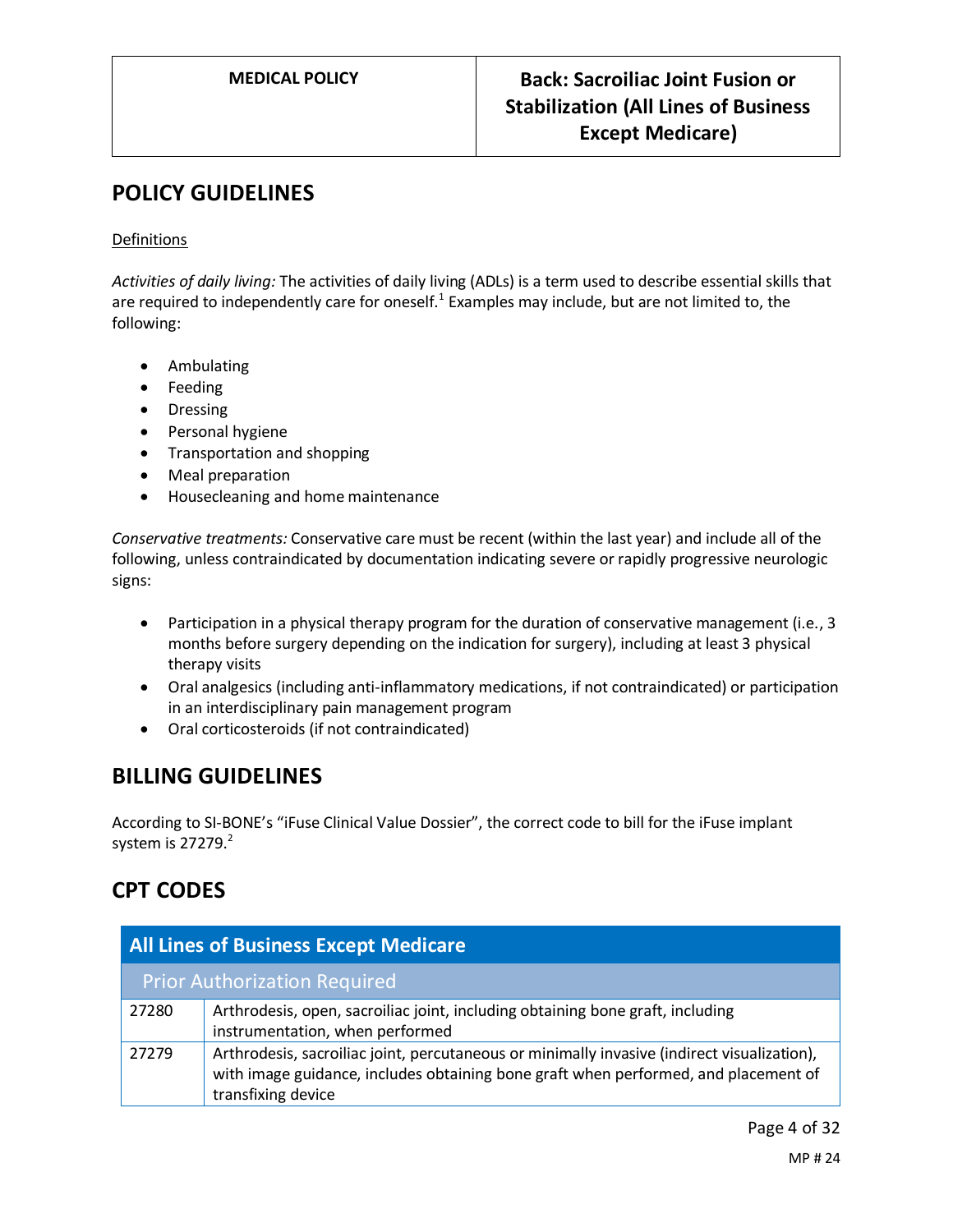## Unlisted Codes

All unlisted codes will be reviewed for medical necessity, correct coding, and pricing at the claim level. If an unlisted code is billed related to services addressed in this policy then **prior-authorization is required.**

| 22899 | Unlisted procedure, spine |
|-------|---------------------------|
|-------|---------------------------|

| 27299 | Unlisted procedure, pelvis or hip joint |
|-------|-----------------------------------------|
|       |                                         |

# **DESCRIPTION**

## **Conditions**

Chronic low back pain (LBP) has many different etiologies, including problems stemming from the sacroiliac (SI) joints. Pain in the lower back triggered from the SI joint occurs in 15% to 30% of patients with LBP. Causes of SI joint pain include, but are not limited to, degenerative sacroiliitis, osteoarthritis, SI joint disruptions from trauma or pregnancy, problems after lumbar spinal fixation techniques, anatomical abnormalities such as scoliosis, infection, gout, tumor or idiopathic causes. In some cases, the cause or source of LBP is unknown, making identification of appropriate treatments difficult.

## **Treatments**

Conditions which cause SI joint pain are typically treated first with conservative measures that may include analgesics, non-steroidal anti-inflammatory drugs, physiotherapy, spinal manipulation, pelvic/sacroiliac belts and external lumbar braces. Additional minimally invasive interventional treatments such as intra-articular or periarticular injections of corticosteroid or anesthetics, botulinum toxin injections and radiofrequency denervation have been proposed, but are not all proven effective in alleviating symptoms.

## Surgical Treatment of SI Joint Conditions

SI joint fusion (SIJF) is only recommended as a last resort treatment of specific conditions such as SI joint infection, sacral tumor, lower spinal deformities, or pelvic ring fracture or dislocation. SIJF is not recommended to treat "general SI pain syndrome" due to the following:

- Other spinal structures, such as the posterior facet joints or lumbar discs, may refer pain to the SI joint area, limiting the reliability of SI fusion treatment effect.
- Imaging studies do not demonstrate SI joint abnormalities associated with general pain syndromes, limiting diagnostic and treatment validity.
- There are no standardized diagnostic tests or reference standards with which to measure SI joint pain.
- Pain reduction is a subjective outcome which may be influenced by placebo response or nonspecific treatments not related to SIJF, such as watchful waiting, medication, or physical therapy.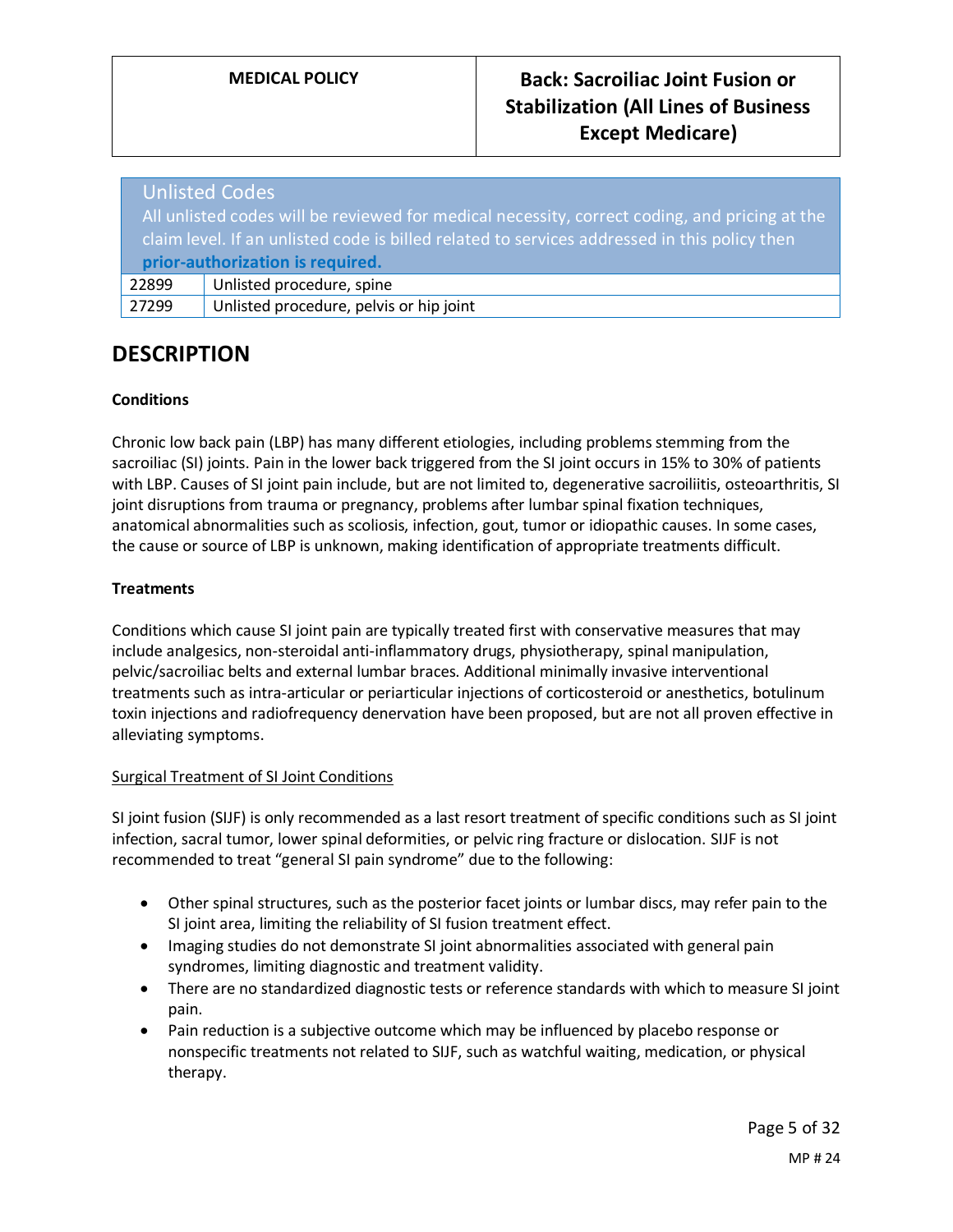Available SIJF surgical techniques include open, minimally invasive, or percutaneous approaches; however, evidence is limited regarding the efficacy of procedures which do not directly visualize the SI joint (MIS/percutaneous approach). Treatment can be done either uni- or bi-laterally and may be performed simultaneously, or in staged procedures. While some types of implants may be used in more than one surgical technique, newer implants such as the iFuse are intended for minimally invasive or percutaneous approaches only, which do not include direct visualization of the SI joint.

## *Open SI Joint Fusion*

Open surgical techniques involve direct visualization of the sacroiliac joint and may include anterior and posterior approaches that can be performed with and without screws or plates, and a posterior midline fascial splitting approach. Reoperation rates for open SI fusion procedures are highly variable, but have been reported to be between 0% - 65% (mean 15%) in early publications of small case series.<sup>3</sup> The wide range may be due to the variety of conditions treated and procedures used in open surgery.

### *Minimally Invasive and Percutaneous SI Joint Fusion*

Minimally invasive surgical (MIS) and percutaneous techniques include smaller incisions than open surgeries. In addition, these techniques do not utilize direct visualization of the joint and are performed with fluoroscopy (indirect visualization) alone. Reoperation rates for percutaneous SI fusion procedures have been reported to be between 0% and 17% (mean 6%), and rates are unknown for MIS techniques.<sup>3</sup> Whether reoperation rates vary by device cannot be determined due to the lack of comparative studies and the small number of overall studies on devices other than the iFuse implant system.

There are two surgical approaches that are commonly used for minimally invasive/percutaneous SIJF:

- A lateral transarticular approach, in which devices are placed across the SI joint from lateral to medial. In the lateral approach, the SI joint is accessed laterally through a small incision made in the buttock to access the ilium. A pin is passed through the ilium across the SI joint into the center of the sacrum, avoiding the neural foramen. A drill is used to create a pathway through the ilium to the sacrum. An implant is inserted (with the lateral portion of the implant sitting in the ilium and the medial end in the sacrum), spanning the SI joint. Typically three implants are used per side.
- A posterior approach, in which devices are placed into the ligamentous portion of the joint via dissection of the multifidus muscle and removal of ligaments covering the outer posterior surface of the joint. In the posterior approach, a portion of the interosseous SIJ ligament is sometimes removed.

Of note, the lateral approach is the most commonly used MIS/percutaneous approach, which relies on indirect visualization via interoperative fluoroscopy to guide the procedure. To date, all three major iFuse (SI-Bone) sponsored clinical trials (INSITE, iMIA and SIFI) used the same surgical technique involving the lateral approach.<sup>4</sup>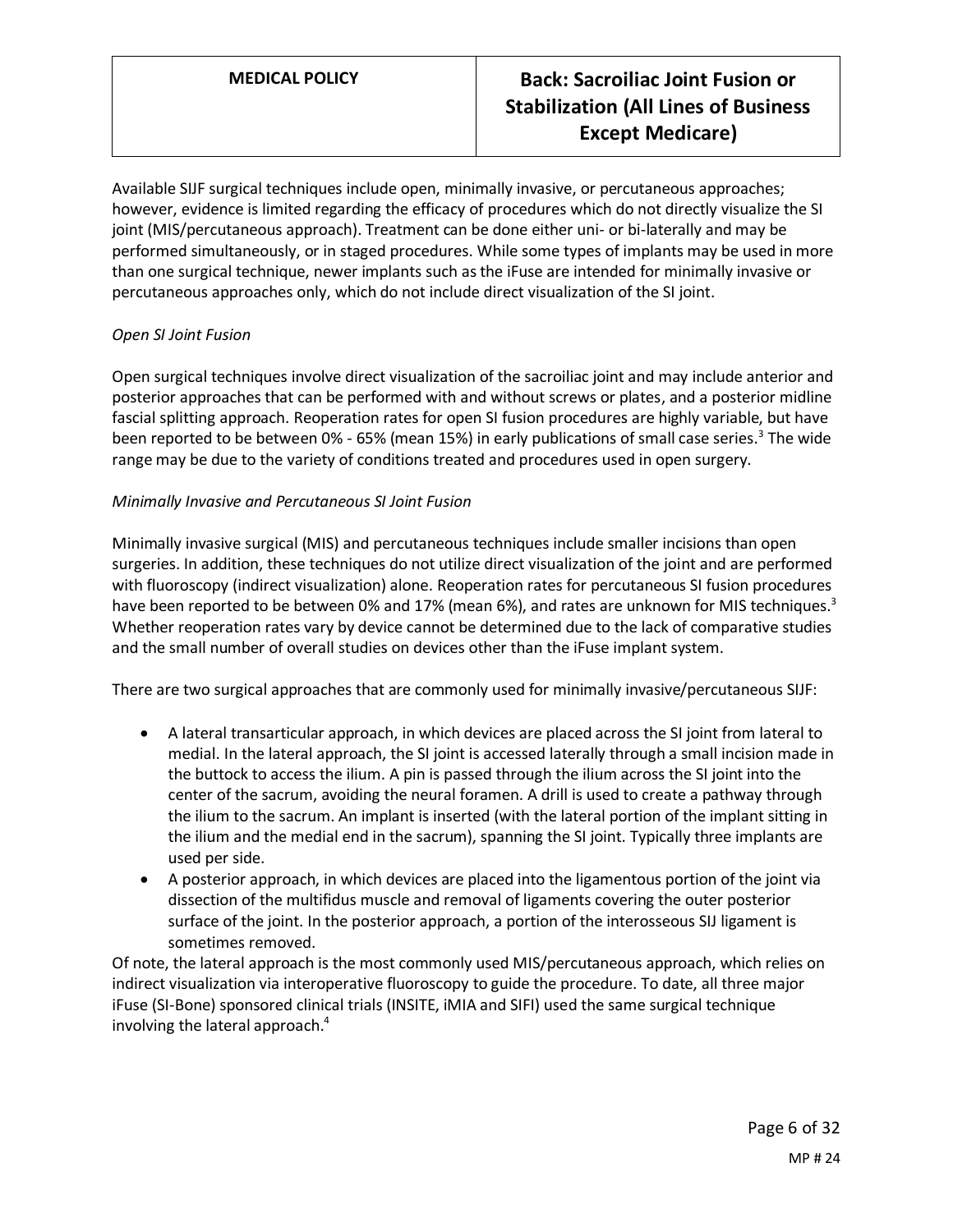# **REVIEW OF EVIDENCE**

Evaluating the safety and effectiveness of minimally invasive SIJF with FDA-approved implants requires randomized controlled trials to isolate the treatment effect of SIJF. Randomization is critical in evaluating any intervention in which clinically relevant outcomes consist of subjective, self-reported improvements in pain, function and disability, since these outcomes may be influenced by nonspecific effects like placebo response and the natural history of the disease. As a result, when randomization is used, differences in reported outcomes between treatment groups may be attributed to the treatment in question. In addition, comparative, randomized studies must be sufficiently powered in order to eliminate any spurious results due to chance, and to allow generalizability of results. Ideally, long-term, randomized studies (minimum of five years) are recommended to assess late adverse events, late reoperation rates, and potential sustained benefits.

The review of open SIJF below is limited to systematic reviews and studies addressing investigational indications such as open SIJF to treat general pain not relating to medically necessary indications listed in the Policy Criteria section above. Evidence comparing open to minimally invasive/percutaneous surgeries and minimally invasive/percutaneous vs. non-surgical management was also reviewed.

A review of the ECRI, Hayes, Cochrane, and PubMed databases was conducted regarding the use of sacroiliac joint fusion (SIJF). Below is a summary of the available evidence identified through December 2021.

Of note, the minimally invasive/percutaneous approach is referred to as MIS for the remainder of the policy.

## **Open Versus MIS SI Joint Fusion to Treat Various Conditions**

### Systematic Reviews

The following systematic reviews evaluated various open/MIS procedures and device types to treat a wide variety of conditions. In addition, the length of follow-up between open versus MIS groups varied. These heterogeneous factors preclude conclusions regarding the benefits of SI joint MIS surgical techniques compared to open procedures to treat any condition.

• In 2015, Zaidi et al. published a systematic review of the surgical and clinical efficacy of SIJF, including 16 studies (five consecutive case series, eight retrospective studies, and three prospective cohort studies, N=430).<sup>3</sup> Seven studies reported on open surgery, eight studies on MIS procedures and one small retrospective study compared the two procedures.<sup>5</sup> In total, 131 patients underwent open surgery and 299 underwent MIS for SIJF. The patient populations treated using open surgical techniques were different from those being treated using MIS procedures. Patients who underwent open surgery had SI joint pain due to a number of different pathologies including SI joint degeneration/arthrosis, SI joint dysfunction, postpartum instability, posttraumatic, idiopathic, and rheumatoid arthritis. Whereas, the patients undergoing MIS procedures had SI joint pain due to SI joint degeneration/arthrosis, SI joint dysfunction, or pathological fractures. In addition, the studies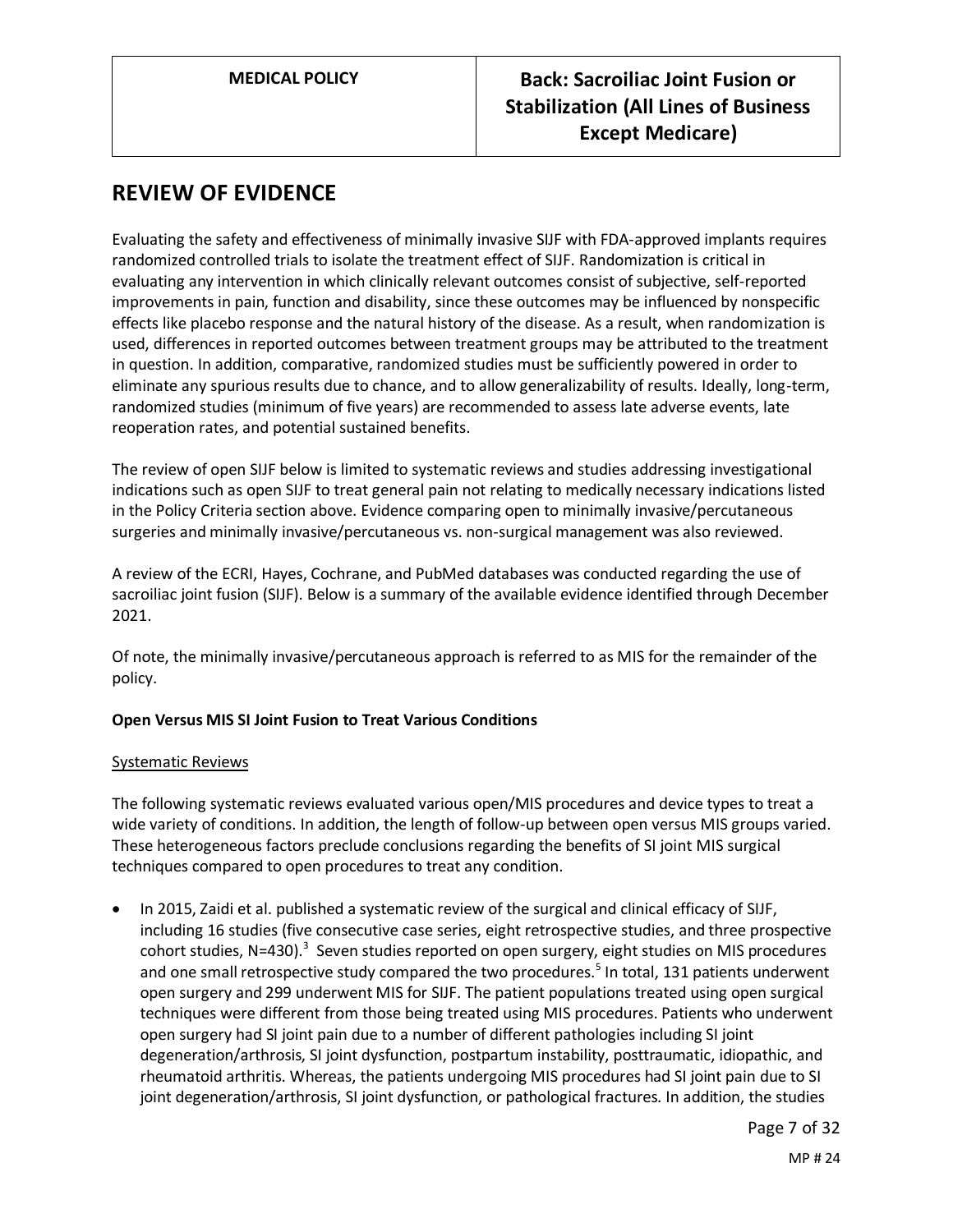included on open surgeries all used different surgical techniques and different fusion devices. The mean duration of follow-up was 60 months for open surgery and 21-month follow-up for MIS.

Radiographically confirmed fusion rates were highly variable within and between surgical techniques, with fusion rates ranging between 20%–90% for open surgery and 13%–100% for MIS. However, 80% of the MIS studies did not include image-confirmed anatomical fusion as part of the outcome assessment. Pain reduction, and functional and quality of life improvements ranged from 18% to 100% (mean of 54%) in open surgical cases, and 56% to 100% (mean 84%) in the MIS group. The reoperation rate ranged from 0% to 65% (mean 15%) for open surgery and from 0% to 17% (mean 6%) after MIS. The major complications after open surgery were painful hardware leading to removal (9.9%), deep wound or pin infections (2.2%), and nerve root irritation (1.5%). Major complications encountered after MIS were new-onset facet joint pain (2.7%), trochanteric bursitis (2.3%), deep wound infections (1.7%), new onset of low-back/buttock pain (1.7%), and worsening knee/leg pain (1.7%), with one study reporting a 56% adverse event rate in the MIS group. Of note, statistical analyses were not reported on these outcomes, so it is unclear if the differences in any of the outcomes between procedures are significant. The fact that the MIS patients were followed up for a much shorter time period than the open surgery patients may explain the lower number of major adverse events and revision rates reported in the MIS studies. In addition, the new onset and worsening of pain reported in the MIS group, especially after only 24-months of follow-up may indicate a treatment regression post-procedure for MIS for SIJF. The reviewers stated that "whether efficacy is determined by objective measures, CT-confirmed fusion, or subjective methods, patients' levels of satisfaction with the results of fusion procedures are inconsistent." In addition, the reviewers found that confirmed fusion rates, patient satisfaction, and reoperation rates varied greatly within and between surgical techniques. The reviewers concluded that, with evidence of fusion rates and long-term pain control lacking for both open and MIS procedures, additional welldesigned long term randomized studies were needed for both open and MIS SIJF to determine the surgical and clinical efficacy.

• In 2016 (updated 2019), ECRI reviewed evidence for IFuse Implant System for minimally invasive SIJF as a treatment for chronic low back pain.<sup>6</sup> For iFuse versus open surgery, only one comparative study (n=63) was mentioned; no between-group differences were found. Amongst the eight studies reporting on 13,201 patients with other comparators (screw-type implants and nonsurgical conservative management), ECRI concluded that the evidence was somewhat favorable. There are significant gaps in the evidence, however, and current ongoing RCTs will not address the outstanding questions. Additional RCTs comparing iFuse with other MIS implants and open surgery, as well as reporting outcomes of two or more years are needed to validate the existing conclusions within the literature.

The report identified four systematic reviews, one RCT, two nonrandomized studies comparing open and MIS, and one retrospective case series. The systematic reviews all included studies that were heterogeneous in terms of the patient populations and surgical techniques used. The primary literature included patients diagnosed with SI joint disruption, sacroiliitis or pelvic girdle pain. Based on the heterogenous evidence identified, the report indicated that estimated blood loss, length of surgery, and length of hospitalization was significantly lower for MIS compared to open surgery.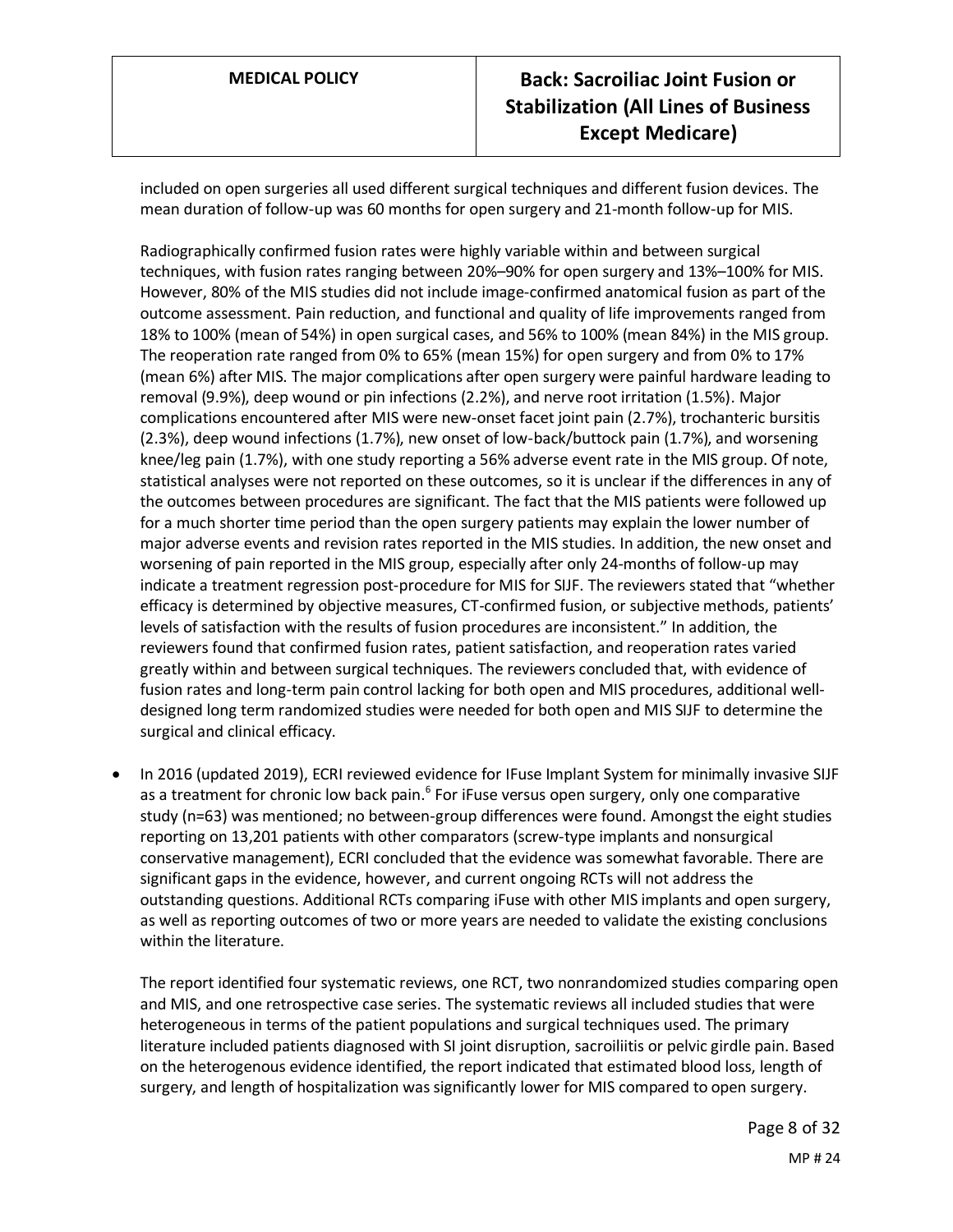However, it was unclear from the included studies of MIS if fusion of the joint had occurred based on the imaging techniques employed. The review concluded that fusion surgery, in general, may work for reducing pain in patients with chronic low back pain of various etiologies; however, the beneficial effects may diminish over time. Longer follow-up and evaluation of outcomes were recommended.

## Randomized Controlled Trials (RCTs)

Since the publication of the systematic reviews noted above, no RCTS were identified that compared the safety and effectiveness of open SIFJ to any minimally invasive treatments.

## Nonrandomized Comparative Studies

- In 2013 Smith, et al. published the results of an industry-affiliated, multi-center, retrospective comparative cohort study that compared perioperative measures and clinical outcomes of patients with SI joint disorders who underwent SIJF using either an open surgical (OS) or a minimally invasive surgical (MIS) technique.<sup>7</sup> All patients were diagnosed with SI joint disorders using a combination of detailed history, clinical exam, imaging and diagnostic injections. The open technique used a combination of screws and cages while the MIS technique, performed laterally, employed a series of the iFuse implants. Data on 263 patients treated by seven surgeons was used for the analysis (149 patients treated with OS and 114 treated with MIS SIJF). Compared to OS patients, MIS patients were on average 11 years older and the majority were female, compared to the open patients. MIS operating time and length of hospitalization were significantly lower than open surgery (p < 0.001). Postoperative pain scores were on average 3.0 points (95% CI 2.1 – 4.0) lower in MIS group compared to the OS group (p < 0.001). At 12-month follow-up, the MIS patients had decreases in pain level from baseline pain relief that were significantly greater than the open patients (-6.2 vs. - 2.7 points; p < 0.001). Postoperative complications were slightly more common in the open surgery group (21% of patients) compared to the MIS group (18%), but significance was not reported. Sources of surgical revisions including pseudoarthrosis, screw loosening, and spinal implant irritation were present (43%) in the open surgery cohort but not the MIS group. However, revisions (3.5%) in the MIS group were the result of suboptimal implant placement. The authors noted that a number of the sites included in this study provided incomplete data on one or more outcomes. Outcomes of this analysis are difficult to interpret since patients in both treatment groups were heterogeneous in terms of the underlying cause of SI joint pain, prior surgical treatments, and whether they had unilateral or bi-lateral procedures.
- In 2014, Ledonio et al. published two small retrospective chart reviews that compared safety and efficacy of open versus minimally invasive SIJF using the iFuse device, assessing patients at a minimum of 12-months post-procedure.<sup>5,8</sup> One chart review assessed patients from a single-center (Minneapolis), $5$  while and the other from two sites (Minneapolis and Indiana), that appear the have largely overlapping cohorts. In the larger of the two reviews, 22 patients were assessed that had undergone open surgery and 22 with MIS with the iFuse, and these patients were matched for a numbers of confounding variables.<sup>5</sup> Both studies only included patients diagnosed with diagnosed with SI joint disruption or degenerative sacroiliitis, and both studies performed the MIS using the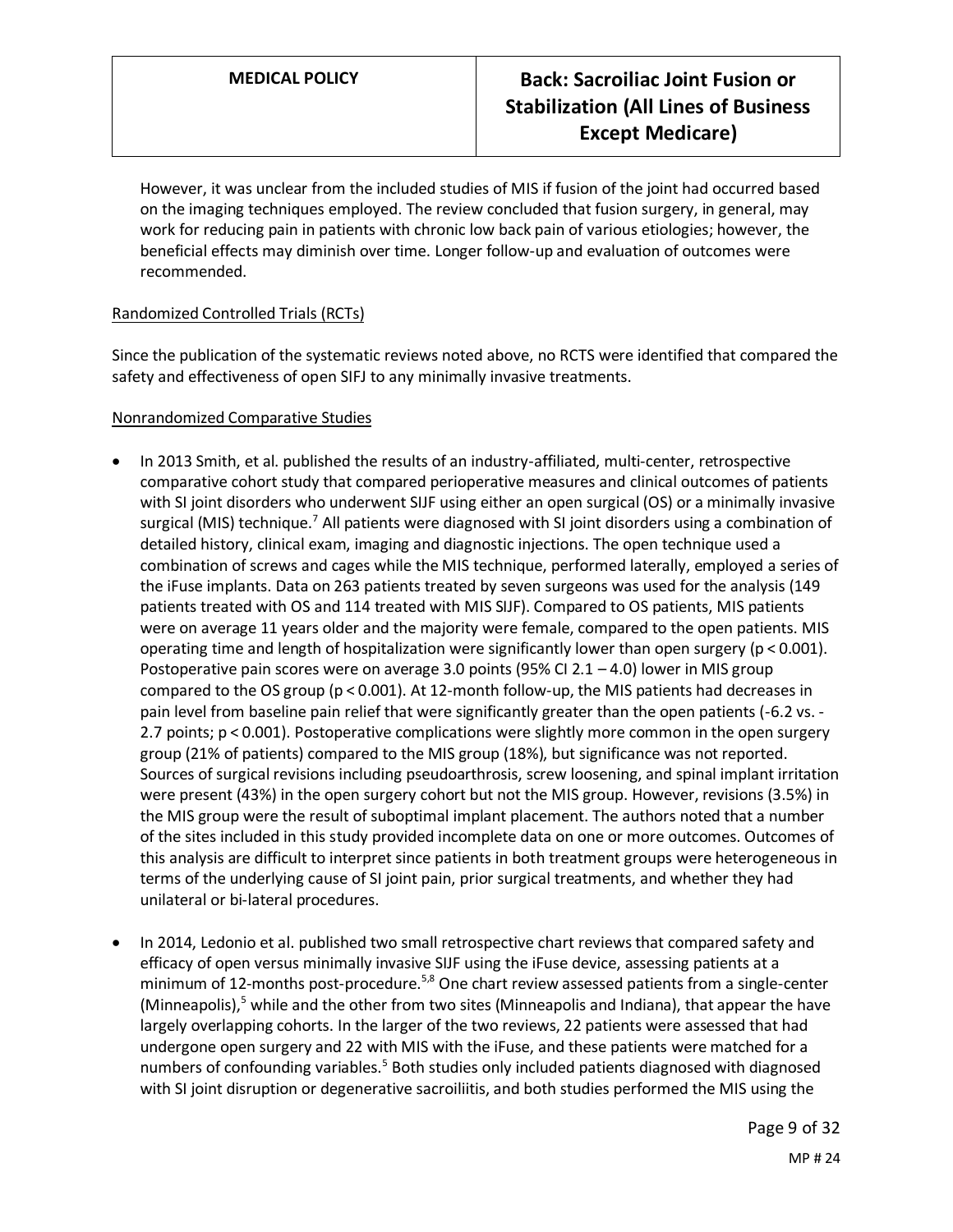lateral technique. In the larger study, estimated mean blood loss was lower in the MIS group than open (681 mL versus 41 mL, p < 0.001). In addition, mean surgical time and LOS were shorter in the MIS group than in the open group (68 minutes versus 128 minutes and 3.3 days versus 2 days, p < 0.001). However, mean postoperative self-reported Oswestry Disability Index (ODI) disability scores for the open and MIS groups were not significantly different  $(47% \pm 22%$  and 54%  $\pm 17%$ , respectively; p = 0.272). The ODI improved in 15 of 22 (68%) patients in the open group, with a mean improvement of 19.8 points from baseline, and in 16 of 22 (73%) in the MIS group, with a mean improvement of 12 points from baseline. The improvement was significant ( $p < 0.001$ ) for both groups. Adverse even rate and revision rate was the same for each treatment group (13%). In contrast, in the smaller two-center study, the authors reported that the MIS group has significantly improved ODI compared to the open group (42% change from baseline for MIS versus 9% change in open, p<0.0008). However, the smaller two-center study had slightly different inclusion criteria (minimal pre-operative ODI score), did not match the patients in each group for confounders, did not adjust for confounders in the analysis, and used different statistical tests for analysis (Mann-Whitney U test versus Student's T-test). These methodological differences in patient selection and analysis are likely to have influenced the outcomes of the analysis.

## **SI Joint Fusion to Treat Generalized Pain Syndrome**

## *Systematic Reviews*

• In 2016, Lingutla et al. published the results of a poor- to moderate quality systematic review designed to determine whether SIJF was effective in reducing SI joint pain, including only six observational studies with a mean follow-up of 17.6 months. $^9$  Three of the studies used similar minimally invasive surgical (MIS) techniques to implant the iFuse device, while two used open procedures to implant hollow modular anchorage screws, and one study was a comparative study of open and MIS. Of note, the three MIS studies and the comparative study included patients diagnosed with SI joint disruption or sacroiliitis, but the two open studies included patients with general SI joint disease not related to any specific etiology. All analyses were pooled in terms of the technique used, despite the fact that the three open surgery studies used different devices and included different patient populations. No comparisons between open and MIS were reported in this review. In a meta-analysis combining both open and MIS studies, mean visual analog scale (VAS) pain difference between baseline and follow-up (three studies, range 6-60 months) was reported as 54.8 (95 % CI 48.6, 61.0; n = 380; p < 0.001), while the ODI mean difference between baseline and post-procedure was 14.5 (95 % CI 8.4, 20.6; n = 102; p < 0.001). Other self-reported outcomes of statistical improvement post-procedure included: SF-36 PCS mean difference of -19.5 (95 % CI -24.7, -14.2; n = 140; p < 0.001), SF-36 MCS mean difference of -8.5 (95 % CI -12.9, -4.1; n = 198; p < 0.001) and Majeed score mean difference of -35.4 (95 % CI -48.5, -22.2; n = 140;  $p < 0.001$ ). The reviewers concluded that although SIJF, in general, appears to be a satisfactory procedure for alleviating low back pain, but further high quality studies were needed. Limitations of this review include different patient populations within the included open studies and between open and MIS studies, different procedures and devices used within the open studies and between the open and MIS studies, and highly heterogeneous follow-up times for all included studies (range 6-60 months for MIS and 9-84 months for open).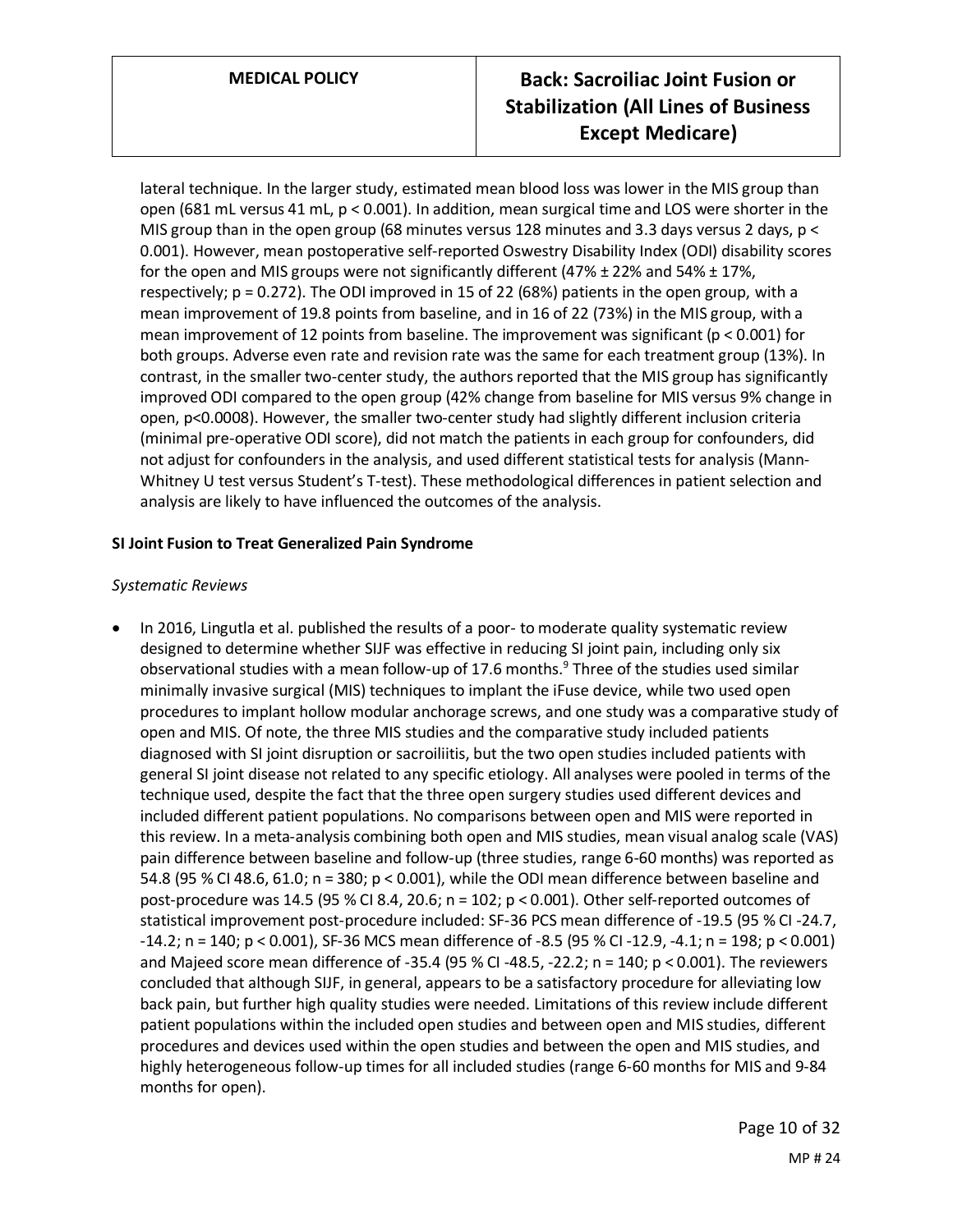• In 2017 (archived 2020), Hayes published a review of open SIJF for SIJ dysfunction not relating to medically necessary indications like acute trauma, fracture, dislocation, tumor, infection, spinal deformity.<sup>10</sup> The only studies identified that compared open SIJF to MIS, were two studies that used MIS to implant the iFuse device, and these studies by Smith et al. and Ledonio et al. are described in detail above.<sup>5,7,8</sup> The results of a small, poor quality retrospective pretest/posttest study reported significant improvement of several subjective patient-reported outcomes at last follow-up (n=15 patients at a mean of 5.8 years post-open surgery). A small, poor quality nested case-control study reported that improvement on the ODI scale at 12 months was clinically and statistically significant in all 44 patients who underwent open surgery (p=0.007). Of note, one of the two retrospective studies that reported on reoperation rates indicated that during a mean follow-up of 39 months, 11/17 (65%) of patients underwent additional surgery. Ten of these patients required removal of hardware due to persistent related pain. The other small noncomparative study of 15 patients reported revision rate of 20% (3 patients of 15). All studies identified were determined to be of poor quality. Limitations of studies included observational study designs, retrospective data collection, potential for selection bias, high attrition, inconsistent and limited reporting of statistical analyses, lack of active comparators, and small sample sizes. In addition, short-term follow-up of ≤ 24 months in the majority of studies precluded identification of late adverse events, late reoperation rates and potential sustained benefits of open SI joint surgery.

## Noncomparative Studies

- In 2008, Wise and Dall published the results of a small prospective cohort study (n=13 patients) that evaluated the effectiveness of a SI stabilization device comprised of a threaded titanium fusion cages filled with INFUSE/rhBMP-2 (Medtronic) longitudinally inserted percutaneously into the SI joint using the posterior approach and indirect fluoroscopic guidance only through a 5cm-long incision.<sup>11</sup> All 13 patients were determined to have refractory SI joint pain of six months or greater. Six patients had bilateral fusions and mean follow-up was 29.5 months (range 24- 35). At six months' post-procedure, computed tomography scan indicated that overall fusion rate was 89% (17/19 joints). At final follow-up significant improvements were seen in the LBP VAS, with an average improvement of 4.9 points (p =0.001). Leg pain improved an average of 2.4 points on the VAS scale (p=0.013). Dyspareunia improved an average of 2.6 points (p=0.0028).
- In 2012, McGuire et al. published the results of a retrospective case series that evaluated the effectiveness of a SIJF technique implanting non-FDA approved fibular allograft dowels using a posterior insertion approach in 37 patients with low back pain attributed to SI joint pain.<sup>12</sup> The fusion procedure consisted of minimal muscle stripping over the posterior SIJ and insertion of a cranial and caudal fibular dowel graft across the joint following placement of Steinmann pins. Patients were followed for a mean of 52 months' follow-up (range, 24–62 months). At 6-month follow-up, 34 patients reported substantial improvement in VAS pain scores (9.1 to 3.4; p< 0.001), and improvement in VAS was sustained through subsequent follow-up. Nonunion occurred in four patients with SIJ (10.5%), each of which was successfully treated by secondary autogenous bone grafting and compression screw fixation. It was not clear if an open or MIS approach was used.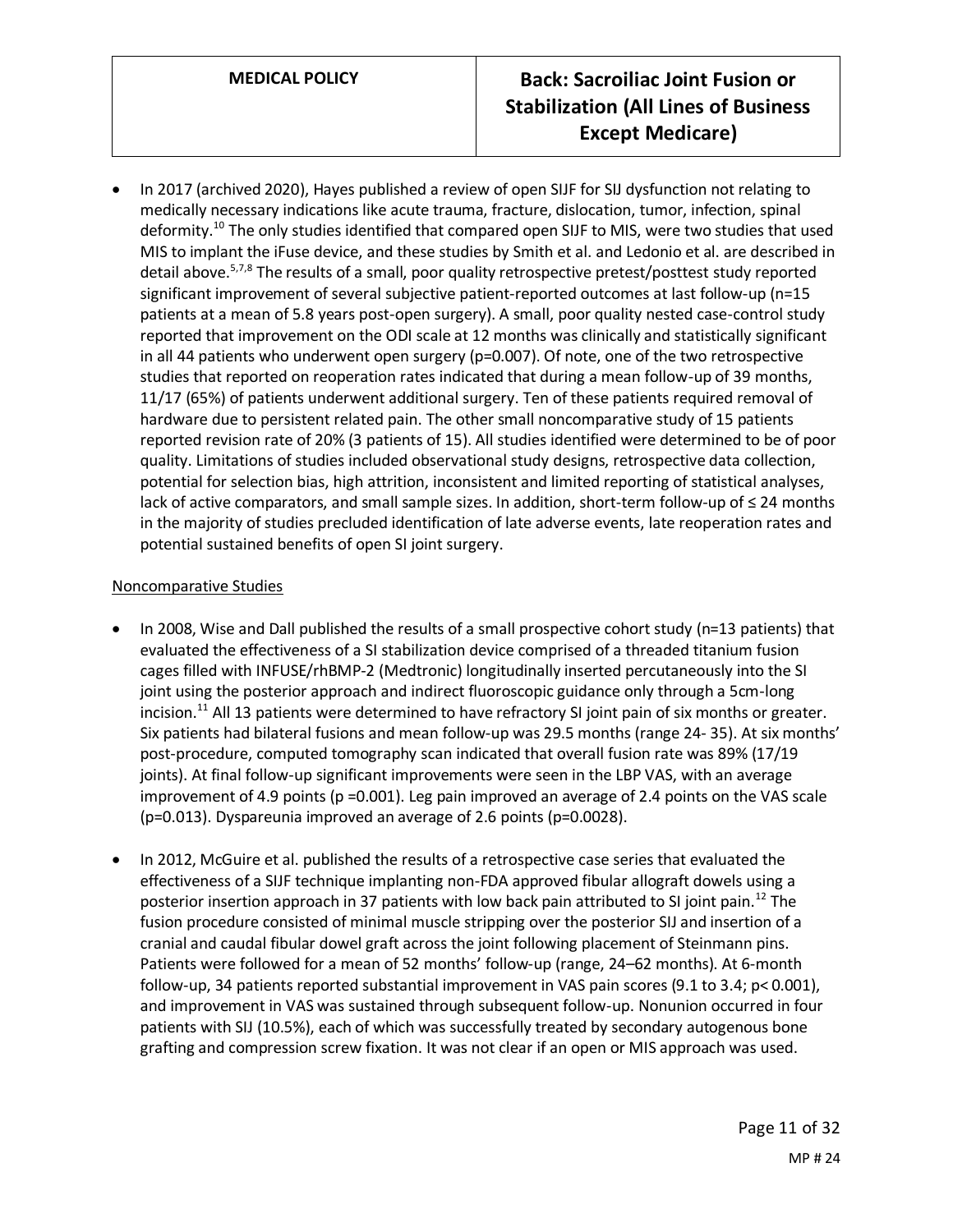- In 2013, Endres and Ludwig, published the results of a small retrospective case series that evaluated the effectiveness of a SI stabilization device called the DIANA cage (which is not currently approved for use in the U.S. by the FDA) including 19 patients with SI joint arthralgia after multi-level lumbar or lumbosacral fusion procedures.<sup>13</sup> The DIANA cage was longitudinally inserted percutaneously using the posterior approach and indirect fluoroscopic guidance only through a 4-6cm-long incision. The mean follow-up was 13.2 months. The overall fusion rate was 78.9% (15/19 joints). The mean VAS scores were 8.5 before surgery and 6.0 at final follow-up, demonstrating a 30% improvement (p = 0.0001). However, the reduction in ODI score was not significant (64.1 to 56.97), demonstrating a 12% improvement (p = 0.1887). Similar improvements in 12-month self-reported VAS and ODI pain scores were also reported in a recent prospective multi-center cohort study of 171 patients with chronic join pain who underwent indirect implantation of the DIANA cage.<sup>14</sup> However, in the latter study, only 31% of patients showed SI joint fusion by CT scan.
- In 2013, Mason et al. published the results of a retrospective case series that evaluated the effectiveness of a SI joint lateral fusion percutaneous technique with indirect visualization using titanium hollow modular anchorage (HMA) screws filled with demineralized bone matrix (which is not currently approved for use in the U.S. by the FDA) including 55 patients with chronic SI joint pain.<sup>15</sup> The average follow-up period was 36 months (range 12–84). Mean VAS pain scores were reduced from 8.1 to 4.5 (p<0.001). Similar results for these devices were also reported in smaller retrospective case series by Al-Kayer et al. (n=9) and Khurana et al. (n=15).<sup>16,17</sup> All three case series only reported on self-reported pain and disability scores, generally reporting improvements in pain and function post-implant. However, none of the studies reported on fusion success.
- In 2016, Kube and Muir published one-year clinical and radiological results from a small cohort study that evaluated the efficacy of the two-screw SImmetry® Sacroiliac Joint Fusion System (Zyga Technologies) in 18 patients with chronic refractory SI joint pain.<sup>18</sup> The SImmetry® implants were longitudinally inserted percutaneously using the lateral approach and indirect fluoroscopic guidance only through a 2cm-long incision. At 12 months, the overall fusion rate was 88%, as evaluated by CT. Back and leg pain improved from 81.7 to 44.1 points on the VAS scale (p<0.001) and from 63.6 to 27.7 points (p=0.001), respectively. Disability scores improved from 61.0 to 40.5 (p=0.009). At 12 months, eight patients (50%) achieved the minimal clinically important difference (MCID, VAS reduction of 20 points) in back pain, nine (69%) patients achieved the MCID in leg pain and 8 (57%) achieved the MCID in ODI scores (15-point reduction). No major complications were reported.

Key studies from the systematic reviews are described below:

• In 2005, Buchowski et al. published the results of a small (n=20) poor-quality, retrospective, pretest/posttest study that evaluated open SIJF for the treatment of SIJ disorders in patients who had failed conservative treatment.<sup>19</sup> The most common diagnosis was SI joint dysfunction (13 patients, 65%), followed by SI joint osteoarthritis (5 patients, 25%). One patient had inflammatory arthritis, and one had postpartum instability. Evidence of fusion was seen on plain radiographs in 17 of 20 patients (85%) within one year of surgery, for an overall fusion rate of 85%. Only 15 patients (75%) were willing to be included in the follow-up analysis (mean follow-up of 5.8 years). The authors reported that nine patients (60%) reported significant improvement in outcomes at last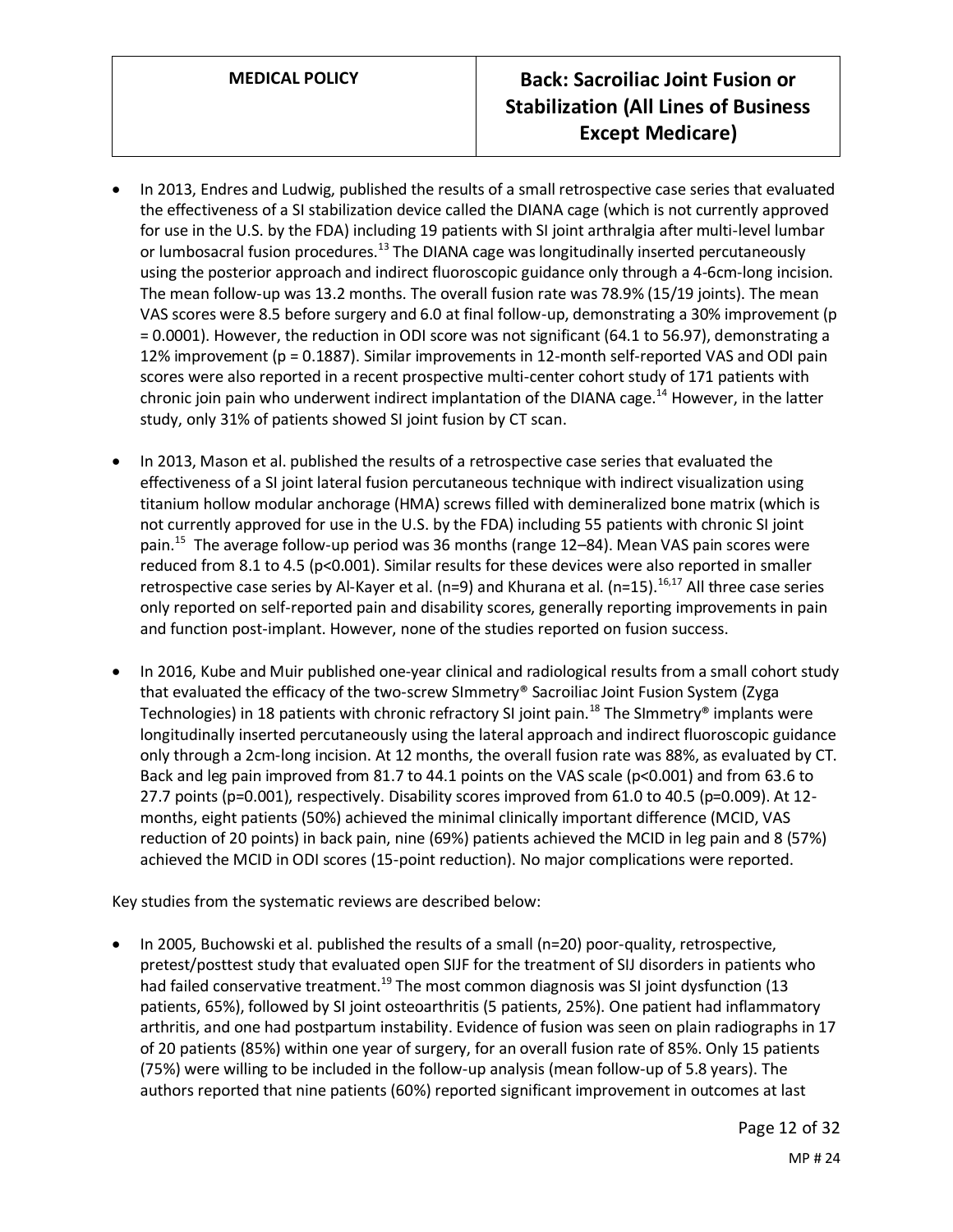follow-up. However, postoperative changes in general health, mental health, or comorbidity scores were not statistically significant. Surgical complications included nonunions that required revision surgery in 15% (3 out of 20), deep wound infection in 10%, and complaint of painful hardware by one patient. Study limitations include small sample size, heterogeneous patient population, observational study design, retrospective data collection, and high rate of loss to follow-up.

- In 2006, Schütz and Grob published the results of a small (n=17) retrospective case series that evaluated the clinical and radiological outcomes of bilateral SIJ fusion in patients with degenerative SIJ syndrome.<sup>20</sup> SIJF was performed using a posterior technique and patients were followed up at a mean of 39 months. At that follow-up, only three patients reported moderate or absent pain, while eight still reported marked pain and six reported severe pain. Seven patients showed symptomatic non-union; and only six patients showed union. Overall 82% of patients reported that the results were not acceptable. Reoperation was performed in 11 (65%) of the patients. In 10 (59%) patients, the hardware had to be removed due to persistent related pain. The authors concluded that the results were disappointing, and noted that limitations included patient selection, surgical technique, and poor diagnostic procedures.
- In 2014, Kibsgård et al. published the results of a small case series that evaluated physical function and pain after open unilateral anterior sacroiliac joint fusion and fusion of the pubic symphysis for nine patients with severe pelvic girdle pain. $^{21}$  At 12-months post-procedure, eight patients were available for analysis. Significant reductions were reported in ODI (54 to 37) and VAS (82 to 57) scores (p<0.001), and only two continued to experience pain in the fused joint. However, six patients reported discomfort in the contralateral side. Three major long-term complications were reported: infection, complex regional pain syndrome and loss of bladder sensation. All participants reported high levels of postoperative pain and required epidural treatment for 5-7 days' postprocedure.
- In 2015, Beck et al. published the results of a small (n=20, 33 joints) retrospective case series that evaluated outcomes in patients with symptomatic SI joint pain, who underwent open posterior SIJF using a threaded titanium cage containing rhBMP-2.<sup>22</sup> Patients were treated with two mini open arthrodesis techniques. Initially, a posterior medial oblique approach was used, which was then modified to a direct transcleft approach. During a mean follow-up of 28.5 months (range, 17-45), no reoperations were reported. At follow-up, 32/33 joints (97%) showed radiographical evidence of successful fusion. However, the authors were unable to report the results of any of the patientreported outcomes assessed by three different indexes. The authors conceded that the data provided by the patients led to a skewed correlation between two indices used, and that the ODI scale was not of use because it had not been administered pre-operatively.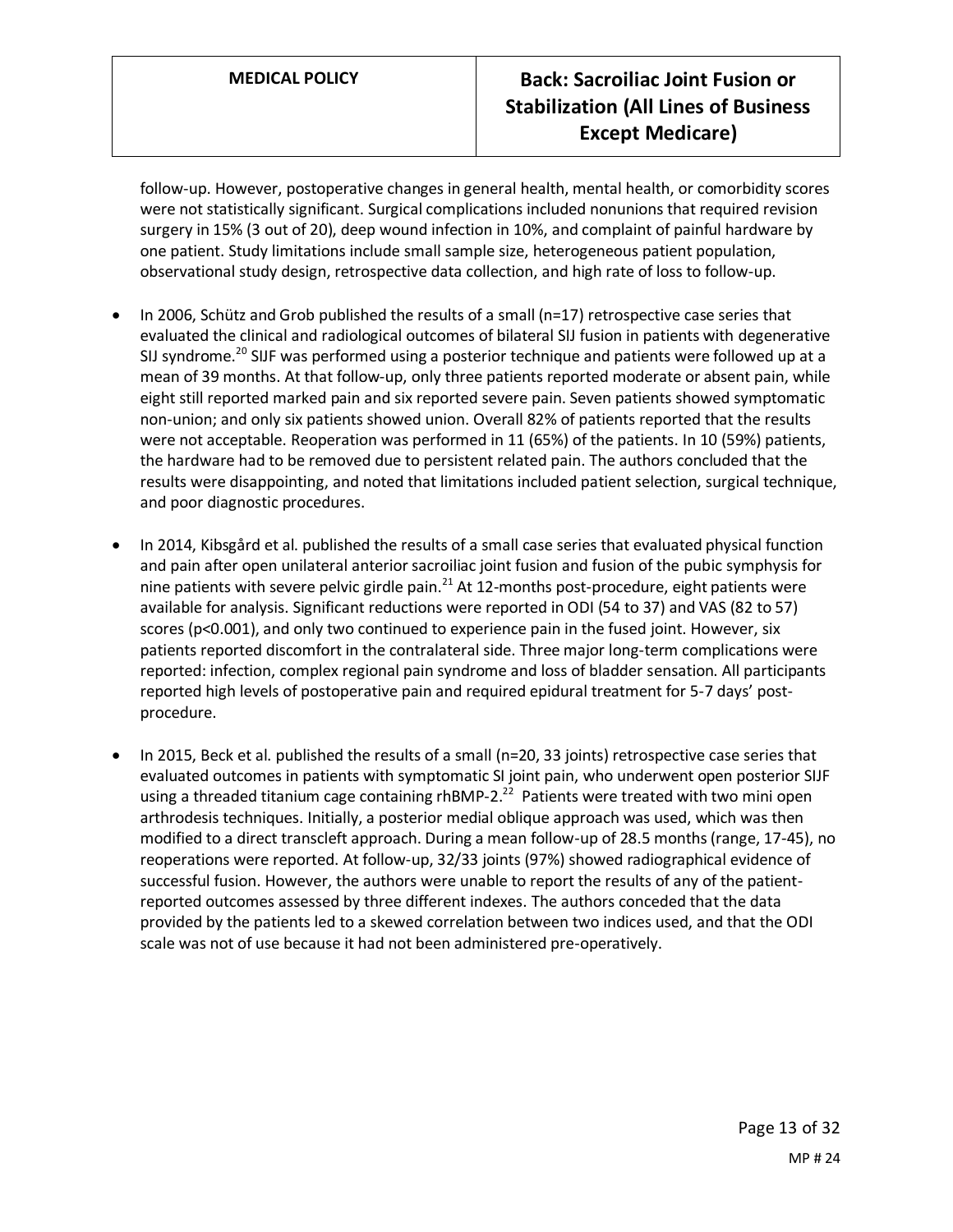### **MIS SI Joint Fusion**

### MIS SI Joint Fusion versus Non-Surgical Management (NSM)

### *Systematic Reviews*

- In 2019, Tran and colleagues conducted a systematic review and meta-analysis comparing the safety and efficacy of minimally invasive sacroiliac join fusion to screw-type surgeries.<sup>23</sup> Independent investigators systematically searched the literature through December 2017, identified eligible studies, assessed study quality, extracted data and pooled results. In total, 20 studies were included for review. Sample size in the iFuse group ranged from 10 to 172, with a median sample size of 60. The screw-type group had a median sample size of 20, ranging from 6 to 149. Follow-up ranged from 2 weeks to over 3 years. Follow-up ranged from 2 weeks to 3 years. Primary outcomes of interest included pain, disability/physical function, and global/quality of life. Compared to patients receiving screw-type surgeries, iFuse patients experienced statistically significant improvements in pain (SMD = 2.04 [95%CI: 1.76 to 2.33] vs. 1.28 [95%CI: 0.47 to 2.09]), disability (SMD = 1.68 [95%CI: 1.43 to 1.94] vs. 0.26 [95%CI: -1.90 to 2.41]), and global/quality of life (SMD = 0.99 [95%CI: 0.75 to 1.24] vs. 0.60 [95%CI: 0.33 to 0.88]). A significant correlation was also noted between baseline disability and pain levels with post-treatment outcomes. The overall quality of evidence was assessed as "low," as none of the 4 RCTs investigating iFuse included a placebo or a sham treatment group. Studies were also limited by the lack of comparative data, heterogeneity in patient populations and treatment parameters, inadequate follow-up and manufacturer funding. The systematic review/meta-analysis was itself funded by the manufacturer of iFuse. Despite positive findings, investigators concluded that additional RCTs with long-term follow-up were necessary to further establish the treatment's safety and efficacy.
- In 2021, the Washington State Health Care Authority updated a systematic review of evidence evaluating the safety and efficacy of sacroiliac joint fusion for the treatment of SI joint pain or dysfunction.<sup>24,25</sup> Independent investigators systematically searched the literature through January 2021, identified eligible studies, assessed study quality, extracted data and pooled results. In total, 57 studies were included for review (including 2 RCTs and 7 controlled cohort studies). Outcomes of interest included pain, physical function, adverse events and revision surgery. Three studies compared minimally invasive SI joint fusion surgery using iFuse to conservative managements. Patients receiving iFuse experienced significant improvements in pain and disability at 6 months and 3.5-years' follow-up. One study compared open fusion to no surgery at 11 to 32 years' follow-up and observed no difference in pain, physical function, or quality of life. Three studies compared iFuse to open fusion, reporting large improvements among iFuse patients in pain at 2-year follow-up, but with mixed findings for patients' disability/physical function. Limitations included the lack of controlled studies, small sample sizes, lack of intention-to-treat analyses and potential selection bias due of substantial attrition. Based on low-quality evidence, investigators concluded that minimally invasive SI joint fusion surgery with iFuse appeared to be more effective than conservative management for reducing pain and improving function among patients meeting diagnostic criteria for SI joint pain or dysfunction and who have not responded adequately to conservative care. iFuse was also judged to be more effective than open fusion for reducing pain.<sup>24</sup>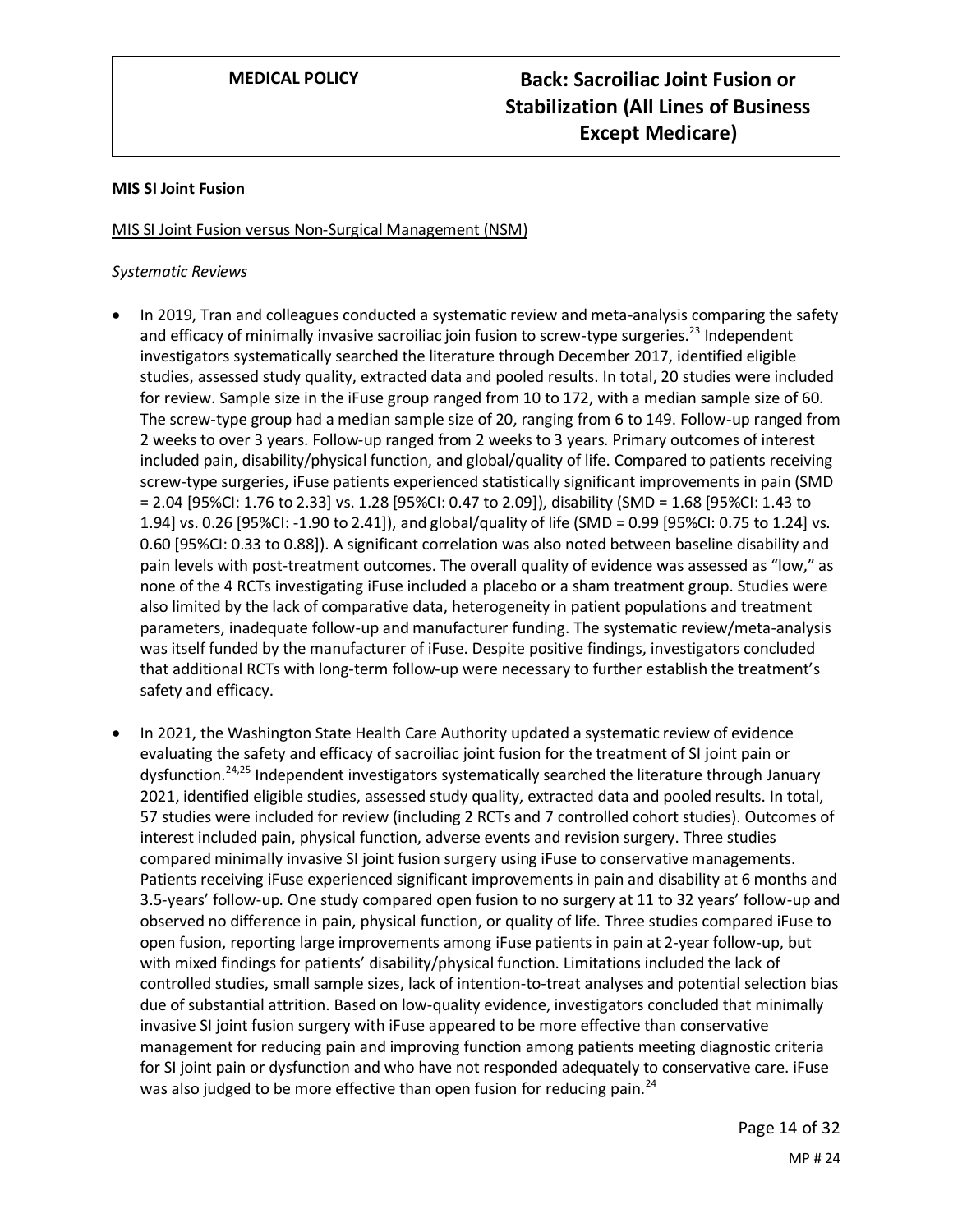- In 2017 (archived 2020), Hayes reviewed the iFuse device for SIJF for treatment of SI joint dysfunction, including six clinical studies (n=61-312 patients), three of which compared iFuse implantation with NSM.<sup>10</sup> The studies included two cross over RCTs reporting on short-term outcomes (two years or less), and one nonrandomized study described below reporting on longerterm outcomes, but in a very small patient cohort.<sup>27-29</sup> Only two of the three studies provided comparative analysis of MIS compared with NSM, and these studies suggested that there were greater improvements in self-reported ODI disability scores for the MIS group. The body of evidence was determined to be of low quality, due to the limited number of studies comparing MIS to NSM, the individual study limitations, and the limited quantity of evidence for any single outcome. According to the Hayes review, limitations of the individual studies included "small sample sizes, lack of outcome assessor blinding, lack of power analyses, limited follow-up, inconsistent reporting of outcomes and statistical analysis, and potential reporting bias due to study funding by and/or author affiliation with SI-Bone Inc. Additional limitations for the observational studies include nonrandomized retrospective study design, high potential for selection bias, and noncontemporaneous comparators."
- In 2016 (updated 2019), ECRI reviewed the iFuse implant system for minimally invasive SIJF, $<sup>6</sup>$ </sup> including 19 publications (notably one systematic review, one meta-analysis that included three studies, the same two crossover RCTs<sup>28,30</sup> reporting on short-term outcomes included in the Hayes review above, and two large nonrandomized cohort studies  $[n=5319$  and  $11,416]$ ).<sup>31</sup> The review stated that the iFuse implant system appears to improve subjective, self-reported pain and disability scores compared with NSM, and that follow-up data indicated that results appeared to be sustained, weakly concluding that the evidence was "somewhat favorable". However, the review noted that the available evidence provided limited comparisons to alternative treatment methods [such as radiofrequency neurotomy/ablation, or epidural steroid injections] other than conservative management, and that there were evidence gaps that need to be addressed in order to determine the safety and effectiveness of the iFuse. Of note, only one small case series reported long-term evidence on efficacy and adverse events and all but two (of the 19) included studies were nonrandomized and or noncomparative, precluding conclusions regarding the efficacy of MIS surgical management compared to conservative treatments.

## *Randomized Controlled Trials (RCTs)*

• In 2018, Darr and colleagues published results at 4-year follow-up from two prospective clinical trials assessing sacroiliac join fusion with iFuse across 103 subjects were treated across 12 centers.<sup>32</sup> Compared to baseline, results indicated improvement in patients' pain, disability and quality of life scores among the 91 subjects [88.3%] available at follow-up. Between years 3 and 4, 114 adverse events were reported across 75 patients (78%), although none of these were rated as severe. Limitations include substantial loss to follow-up, potential for selection bias (only 12 of the original 39 participating sites qualified to conduct the long-term extension study) and the lack of data on patients who received non-surgical management. Participants in the long-term sites also experienced different numbers of implants and had larger improvements in pain and disability compared to subjects who did not participate in the long-term extension study. Investigators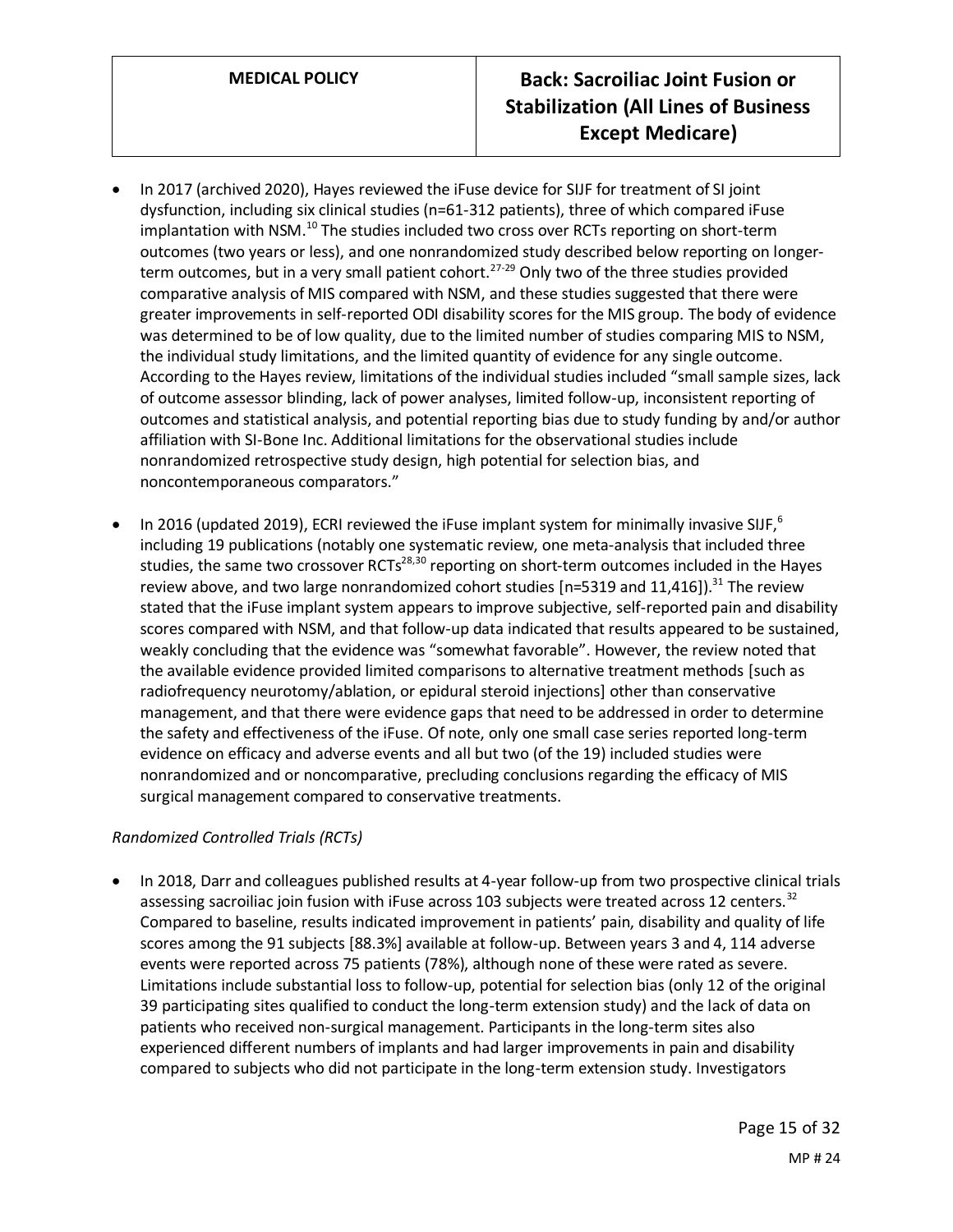concluded that iFuse provided clinically significant improvements in patients' pain, functionality and quality of life.

• In 2016, Polly et al. published two-year outcomes from an industry sponsored RCT of minimally invasive SIJF compared to non-surgical management for SI joint dysfunction, called the Investigation of Sacroiliac Fusion Treatment (INSITE) trial.<sup>28</sup> Patients were included if they had a confirmed diagnosis of unilateral or bilateral SIJ dysfunction due to degenerative sacroiliitis and/or sacroiliac joint disruption established from historical findings, SIJ pain elicited on at least three established physical examination provocative tests, and confirmation with at least a 50% decrease in SIJ pain after image-guided SI joint block. This publication was an extension of the 6-month and 12-month outcomes of previous publications.<sup>33,34</sup> Of the 159 patients enrolled, the trial randomized 148 patients with SIJ dysfunction to minimally invasive SIJ fusion with iFuse triangular titanium implants (SIJF,  $n = 102$ ) or non-surgical management (NSM,  $n = 46$ ). Patients were included if they had a confirmed diagnosis of unilateral or bilateral SI joint dysfunction due to degenerative sacroiliitis and/or SI joint disruption. The implants were placed under guidance from either 2D fluoroscopy (17 sites) or 3D CT (2 sites), using a lateral approach, as published in the original publication of this technique.<sup>4</sup> Crossover from non-surgical to surgical care was permitted after the 6-month study visit was complete, and 35 of the 46 patients in the non-surgical group crossed over at this time, leaving only nine patients in the NSM group. As reported in the previous study, six-month changes in pain improvement were significantly higher in the SIJF group (mean of 55.4 points) than in the NSM group (12.2 points, p<.0001), and success rates were higher in the SIJF (81.4% vs 26.1%).<sup>33</sup> By month 24, 82.0% reported substantial reductions in the VAS SIJ pain score, indicating sustained pain relief in the SIJF group. Similarly, 65.9% reported substantial clinical benefit (assessed by ODI score). In the NSM group, these proportions were <10% with non-surgical treatment only.

A total of 22 (23%) adverse events related to device or procedure occurred in the SIJF group, including ipsilateral or contralateral SI joint pain and trochanteric bursitis (n=9), surgical wound problems (n=5), postoperative medical problems (n=4, including nausea/vomiting, urinary retention, and atrial fibrillation), iliac fracture (n=1), asymptomatic physical exam or radiographic findings (n=2), and neuropathic symptoms (n=1). In addition, three patients in the SIJF group and one patient who had received treatment after crossover, required revision surgery within the 24-month follow-up period.

Apart from the limitations noted above, additional limitations of this trial include lack of blinding, and that the 12- to 24- month analyses of certain outcomes for the NSM group included the 35 patients who had crossed over to the treatment group, making it difficult to make meaningful comparisons. In addition, in the SIJF group, 13 subjects (13%) withdrew prior to month 24 and 9 (9%) were lost to follow up, indicating a high drop-out rate. Lastly, the implant surgeries were performed across 19 centers within the U.S., conceivably leading to heterogeneity between study sites, which is not accounted for in the analyses.

• In 2017, Sturesson et al. published six-month outcomes from the iFuse Minimally Invasive Arthrodesis (iMIA) RCT that compared the safety and effectiveness of minimally invasive SIJF using iFuse implants to conservative management (CM) in patients with chronic SI joint (SIJ) pain.<sup>30</sup> The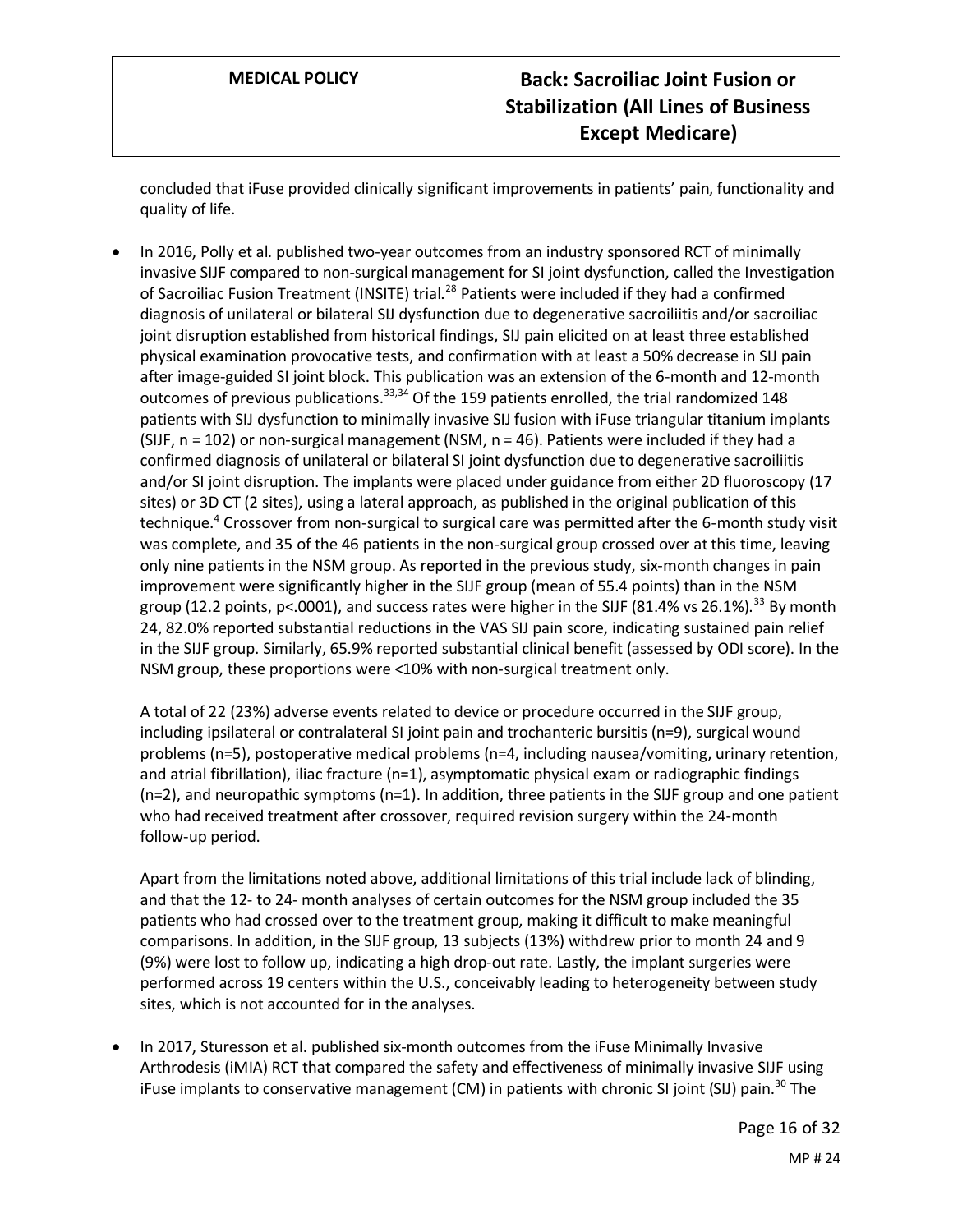trial included 103 adults with chronic SIJ pain at nine sites in four European countries, of which 52 patients were assigned to the minimally invasive SIJF using iFuse implants inserted laterally, while 51 patients were assigned to the CM group. At six months, mean low back pain, as measured by the self-reported LBP VAS, had improved significantly from baseline in the iFuse group (mean improvement of 43.3 points, p < 0.0001) but not the CM group (mean SD improvement of 5.7 points, p = 0.1105). In addition, the difference in VAS LBP improvement, adjusted by condition, was 38.1 points (difference of 38.1 points, p < 0.0001). Self-reported disability, as measured by ODI, showed improvements of by 26 points in the SIJF group and 6 points in the CM group (p < 0.0001). Of note, this study did not directly compare any of the outcomes between groups. The frequency of adverse events did not differ between groups. The patient population as a whole was heterogeneous in terms of age, having undergone prior spinal surgeries or other interventions, smoking status, and the underlying etiology of their SI pain. The investigators noted that they did not exclude patients with other contributory sources of LBP (e.g., facet arthropathy or degenerative disc disease) from their patient cohort. The authors also noted that non-surgical care provided to patients in the CM group varied across centers, which could have impacted the outcomes of patients in the control group.

 $\bullet$  In 2017, Dengler et al. published one-year outcomes from the iMIA study described above.<sup>27</sup> Crossover from non-surgical to surgical care was permitted after the six-month study visit was complete, and 21 of the 49 patients in the non-surgical group crossed over at this time. Due to the crossover to surgical treatment, the authors were unable to assess 12-month responses to CM alone, and as a result, used imputation to estimate 12-month values for CM. The authors reported that at 12 months, outcomes improved significantly in the SIJF group compared to the estimated outcomes in the CM group, based on self-reported VAS pain and ODI disability scores (p < 0.0001 for both indices). Of note, the authors also reported that 27% of CM patients did not crossover but achieved threshold improvements in LBP by 12 months, suggesting that that some patients do benefit from physiotherapy. Apart from the limitations described in the previous six-month publication of the iMIA trial by Sturesson et al. described above, additional limitations of this publication include the use of imputation of the estimated pain scores for CM compared to actual pain scores for MIS, and differences in the number of patients lost to follow-up for each treatment group (3 lost in the MIS group versus 7 lost in the CM group at 12-months). Due to the imputed CM outcomes and lack of long-term follow-up to determine late revision rates, the results should be interpreted with caution.

## *Nonrandomized Comparative Studies*

• In 2017, Vanaclocha et al. published an independent retrospective case series comparing six-year outcomes for minimally invasive SI fusion, radiofrequency denervation, and conservative management for SI joint pain of varying etiologies.<sup>29</sup> This study included 137 patients with SIJ pain seen in an outpatient neurosurgery clinic in Spain who received either conservative management (CM) (n = 63), SI denervation (n = 47), or minimally invasive SIJF (n = 27), and was an extension of the group's prior report on 24 patients in 2014.<sup>35</sup> In the CM group, 63 patients had 1-yr follow-up, and 2-, 3-, 4-, 5-, and 6-yr follow-up was available in 52, 43, 34, 23, and 16 patients, respectively. In the SIJF group, 27 patients had 1-year follow-up and further follow-up was available in 24, 20, 15, 6,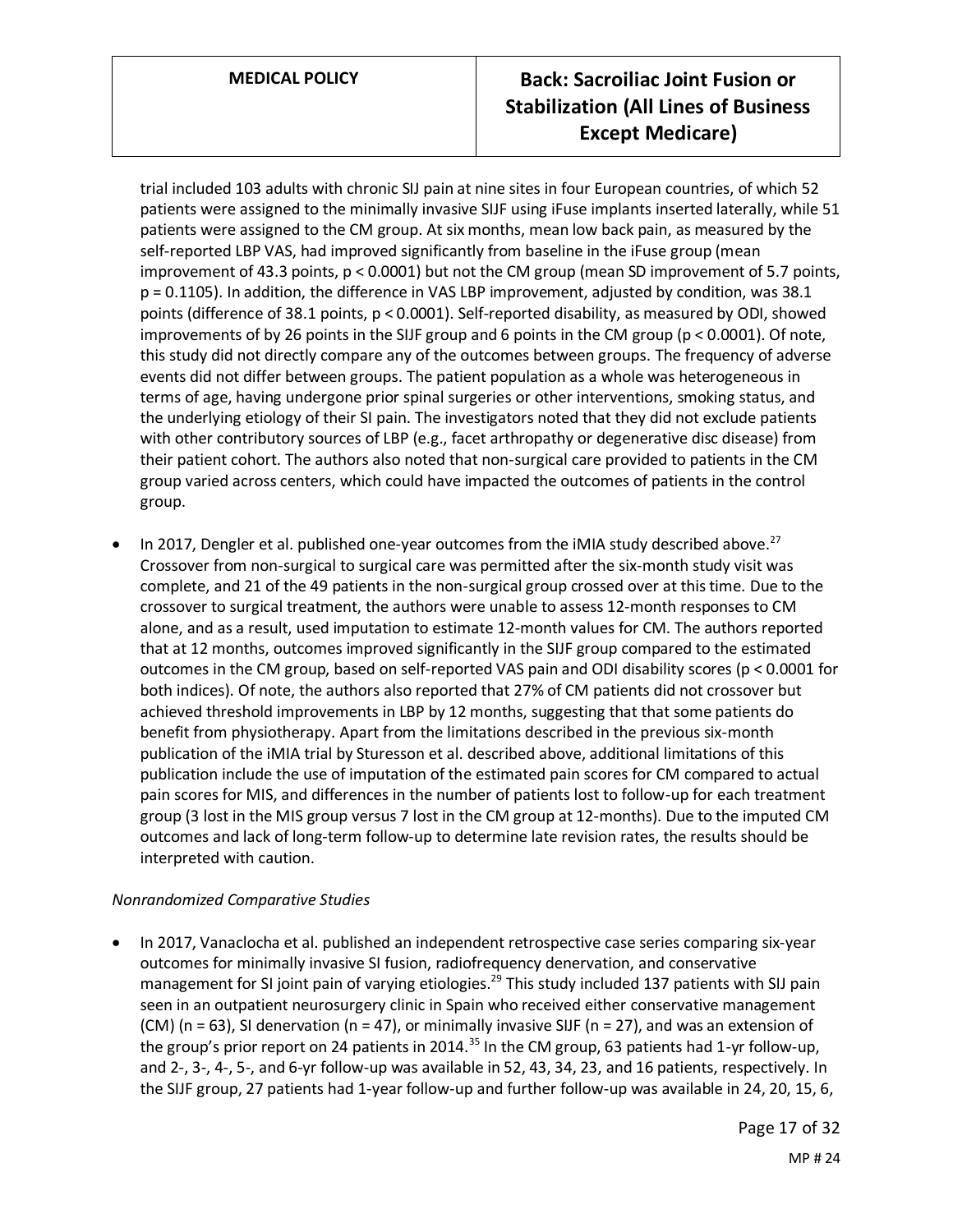and 1 patients. Mean follow-up time in the CM and SIJF groups was 44 and 41 months, respectively. The authors reported that patients treated with CM had no long-term improvement in pain or disability (as evidenced by their ODI scores, which worsened by 1-6 points), increased their use of opioids, and had poor long-term work status. Despite not being sufficiently powered at the latest time points to assess outcomes from minimally invasive SIJF, the authors reported that these patients had large improvements in SIJ pain (mean ODI score improvement by 6 points) and disability (mean 25 points), a decrease in opioid use, and good final work status. SI denervation patients had intermediate responses for all measures. Of note, the authors stated that patients in the CM group had some demographic and clinical factors that were different from those treated with SIJF, thereby limiting the conclusions that can be drawn. One limitation of this study include the lack of information on the underlying etiology for the diagnosis of SI joint pain, which could be a source of between- and within-group patient heterogeneity. In addition, at five- and six-year followup, the SIJF group only consisted of six patients and one patient, respectively, making long-term efficacy and comparisons between groups inaccurate at these later time points.

There are additional, smaller studies on the same cohorts described above that have reported that minimally invasive SIJF with iFuse implants may provide greater pain relief, greater reduction in disability, patient function and quality of life compared to conservative care and non-surgical management. However, these studies suffer from the same limitations as the studies described in detail above in that they are all nonrandomized studies reporting on subjective, self-reported pain and disability outcomes, and no reporting of actual physiological fusion rates. Furthermore, there is a paucity of well-designed, long-term, randomized controlled trials comparing minimally invasive SIJ techniques. Trials comparing these two techniques are required on order to evaluate the safety and long-term efficacy of a minimally invasive approach.

## MIS SI Joint Fusion Treatment Various Conditions (Including Generalized Pain Syndrome)

### *Systematic Review*

• In 2020 (reviewed 2021), Hayes published a health technology assessment on minimally invastive SIJF using triangular titanium implants (iFuse Implant System, SI-Bone Inc).<sup>36</sup> The review identified 11 studies (7 comparative and 4 single-arm clinical studies (n=61-312 [10 studies]; n=11,388 [1 study]), with results published in 20 articles, that evaluated minimally invasive SIJ fusion with the iFuse implant for treating pain related to SIJ dysfunction. The evidence base included 2 randomized controlled trials (RCTs), 5 retrospective comparative cohort studies, 1 retrospective uncontrolled database study, 2 prospective pretest/posttest studies, and 1 retrospective pretest/posttest study. iFuse improved pain and reduced disability across studies, comparing to other surgical treatments and non-surgical management. Hayes found that the overall quality of evidence was moderate. They concluded that "There is moderate-quality evidence suggesting that minimally invasive SIJ fusion with the iFuse Implant System is efficacious for adult patients with SIJ dysfunction that is unresponsive to NSM. iFuse implants are consistently associated with improved pain and disability from baseline without substantial safety concerns.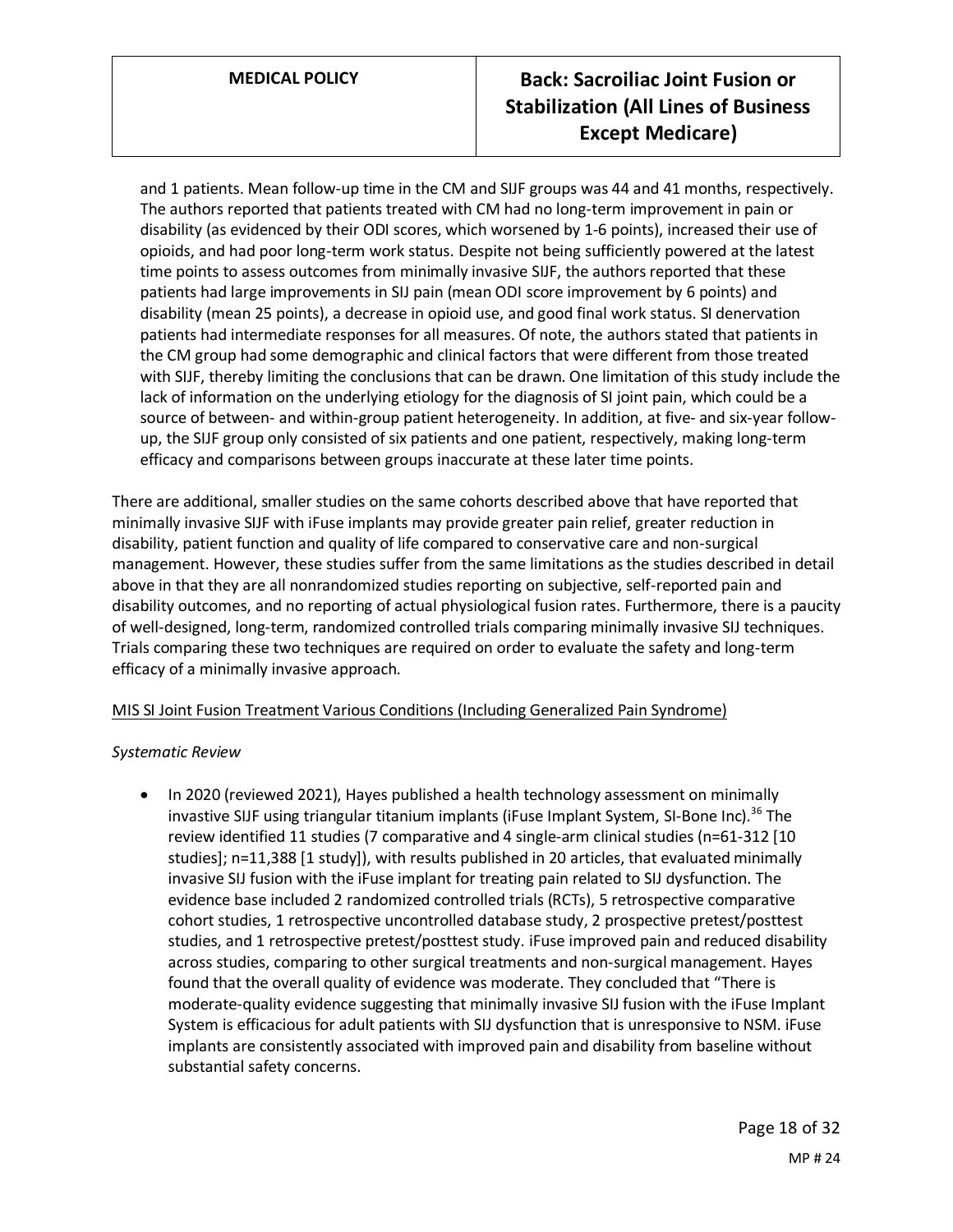"The evidence suggests that minimally invasive surgery with the iFuse implant system is more effective than NSM for reducing pain and disability (3 studies: 2 fair quality and 1 poor quality) in patients with symptoms refractory to NSM. Evidence demonstrating superiority of iFuse over NSM suggests that minimally invasive surgery may be a reasonable option for patients with persistent, symptomatic SIJ dysfunction. A limited number of poor-quality and very-poor-quality studies compared iFuse with active treatments other than NSM; 2 poor-quality studies provided comparisons with open surgery, 1 poor-quality study compared iFuse with denervation, 1 poorquality study compared iFuse with minimally invasive SIJ fusion using a CTI, and 1 very-poorquality study provided a comparison with screw fixation and only evaluated revision rates. This limited evidence suggests that the iFuse implant is at least as effective as alternative surgical approaches. Additional well-designed studies are needed to evaluate longer-term outcomes, determine optimal patient selection criteria, and define appropriate diagnostic techniques."

Hayes gave iFuse a B rating for minimally invasive SIJF in adults with SIJ dysfunction refractory to nonsurgical management.

• In 2015, Heiney et al. published the results of an industry sponsored systematic review that summarized the operative measures and clinical outcomes of minimally invasive SIJF utilizing two different devices, including 18 articles on 12 cohorts from four countries (N=432).<sup>37</sup> Three studies evaluated insertion of a single hollow modular anchorage (HMA) screw packed with demineralized bone matrix and 15 studies described the placement of a series (typically three, range 2-4) of iFuse implants, with significant overlap in studies included in the Zaidi review described above.<sup>3</sup> Mean baseline self-reported pain scores were 8.1, six-month scores were a mean of 2.8, 12-month scores dropped to 2.7 and the 24-month score dropped to 2.0. However, the 24-month scores represented the iFuse device only. ODI disability scores decreased by 31 points at 12 months (mean baseline score of 56.2, mean 6-month score of 30.7, and mean 12-month score of 25.1). The reviewers noted that there was significant variation across studies and between the types of implants used. With the 24-month and 36-month pain scores being specific to the iFuse and the HMA screws, respectively, it is difficult to draw conclusions from the analysis. The reviewers conceded that there was a paucity of high quality evidence for minimally invasive SIJF; with only one level I randomized trial and three prospective studies available. Other limitations included substantial variation across studies in both the follow-up interval and the types of outcome measures employed, which prohibited metaanalysis of certain variables and long-term outcomes. In addition, potential bias exists due to selfreporting of outcomes and retrospective study design of several of the included studies.

## *Noncomparative Studies*

• In 2014, Rudolf and Capobianco published five-year clinical and radiographic outcomes on an industry-sponsored study of minimally invasive SIJF using iFuse implants in 21 consecutive patients diagnosed with degenerative sacroiliitis and/or sacroiliac joint disruptions.<sup>38</sup> Of 21 patients treated, 17 were available for five-year follow-up. Pain on VAS improved from 8.3 at baseline to 1.4 at 24 months (p<0.001) and 2.4 at 60 months (p= 0.001). Mean ODI score at five years was 21.5 (SD 22.7), but five patients (29% reported severe to crippling disability). A qualitative review of x-ray and CT imaging on 15 patients (45 implants) showed increased bone density immediately adjacent to all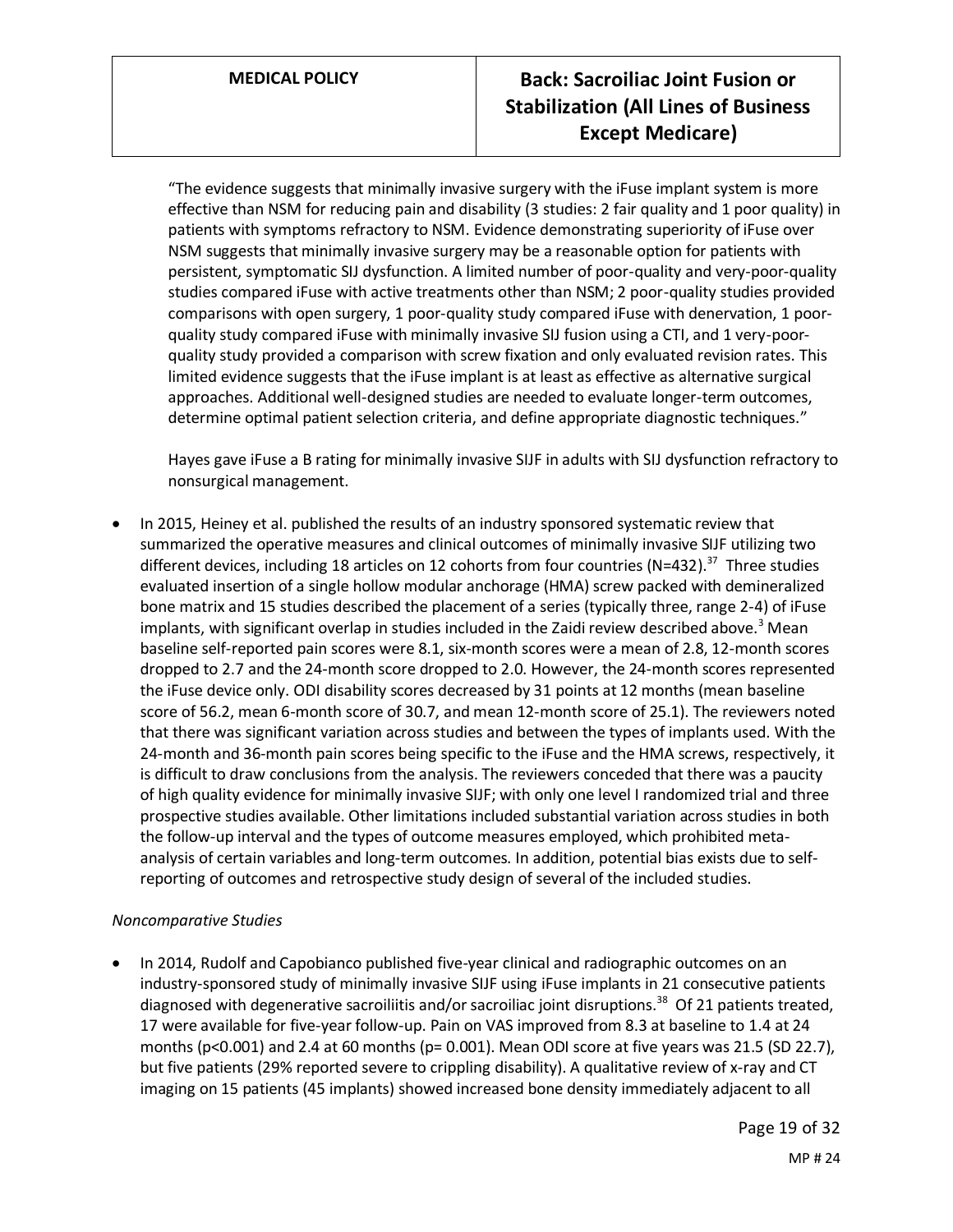implants, intra-articular osseous bridging in 87% of patients and no evidence of implant loosening or migration of the implants. Limitations of this study include small sample size, single site, single surgeon, self-reported outcomes and lack of control group.

- In 2015, Cher et al. published the results of an industry-sponsored implant survivorship analysis after minimally invasive SIJF using the iFuse implant system, including data from 11,388 cases of MIS SIJF implants performed between April 2009 and July 2014.<sup>39</sup> Four-year survivorship free from implant revision was reported at 96.46%. Revision rate did not differ by sex and was lower for age >65. In all, 24% of revisions occurred within the first 30 days after surgery; 63.5% occurred within the first year. The most common reasons for revision surgery were symptomatic malposition (SM) (38.4%) and symptom recurrence (SR) (47.6%). The majority (86.8%) of revisions for SM occur within the first six months, while most (87.9%) revisions for SR occur after month six. Implant survivorship has improved annually since the device was introduced in 2009, with 1-year revision rates of 9.7%, 4.9%, 2.0%, 1.8%, 1.5%, and 1.4% reported for 2009, 2010, 2011, 2012, 2013, and 2014, respectively (p<0001).
- In 2016, Sachs et al. published a retrospective cohort study with a prospective evaluation component of patient-based outcomes after SIJF for chronic SIJ dysfunction due to degenerative sacroiliitis or SIJ disruption at a minimum of three years of follow-up including 107 consecutive patients.<sup>40</sup> This industry-sponsored study was conducted at seven U.S.-based centers, which were part of the clinical trials from the iFuse implants. At mean follow-up of 3.7 years, the mean SIJ pain score was 2.6 (a 4.8-point improvement from baseline; p<0.0001) and the mean ODI was 28.2, which is similar to the similar to 12-month ODI values observed in the INSITE RCT.<sup>34</sup> The ability to perform activities commonly impaired by SIJ dysfunction showed positive improvements in most patients. SIJ revision surgery was uncommon (five patients, 4.7%).
- In 2016, Duhon et al. published two year outcomes of an ongoing large prospective multicenter Sacroiliac Joint Fusion with iFuse Implant System® (SIFI) trial designed to evaluate the safety and effectiveness of the iFuse implants, inserted using the lateral approach, for the treatment of degenerative sacroiliitis, reporting on 172 patients at 26 US sites.<sup>41</sup> This study was an extension of the six-month outcomes published from the industry-sponsored. SIFI trial published in 2013.  $42$  Of the 194 patients enrolled to date, only 172 were available at 24-month follow-up. The primary reason for loss to follow-up is protocol noncompliance at one or more study centers, resulting in a loss of 15 patients to follow-up. The current loss to follow-up was 13.4% in this study.

The investigators reported that SIJ pain, as determined by self-reported VAS scores, decreased from 79.8 at baseline to 30.4 at 12 months and remained low at 26.0 at 24 months (p<0.0001 for change from baseline). Disability, as measured by ODI, decreased from 55.2 at baseline to 31.5 at 12 months and remained low at 30.9 at 24 months (p<0.0001 for change from baseline). The proportion of subjects taking opioids for SIJ or low back pain decreased from 76.2% at baseline to 55.0% at 24 months (p<0.0001). Eight patients (4.7%) have undergone one or more revision SIJ surgeries and seven device-related adverse events occurred. At one-year post-implant, CT scan showed a high rate (97%) of bone adherence to at least two implants on both the iliac and sacral sides with modest rates of bone growth across the SIJ.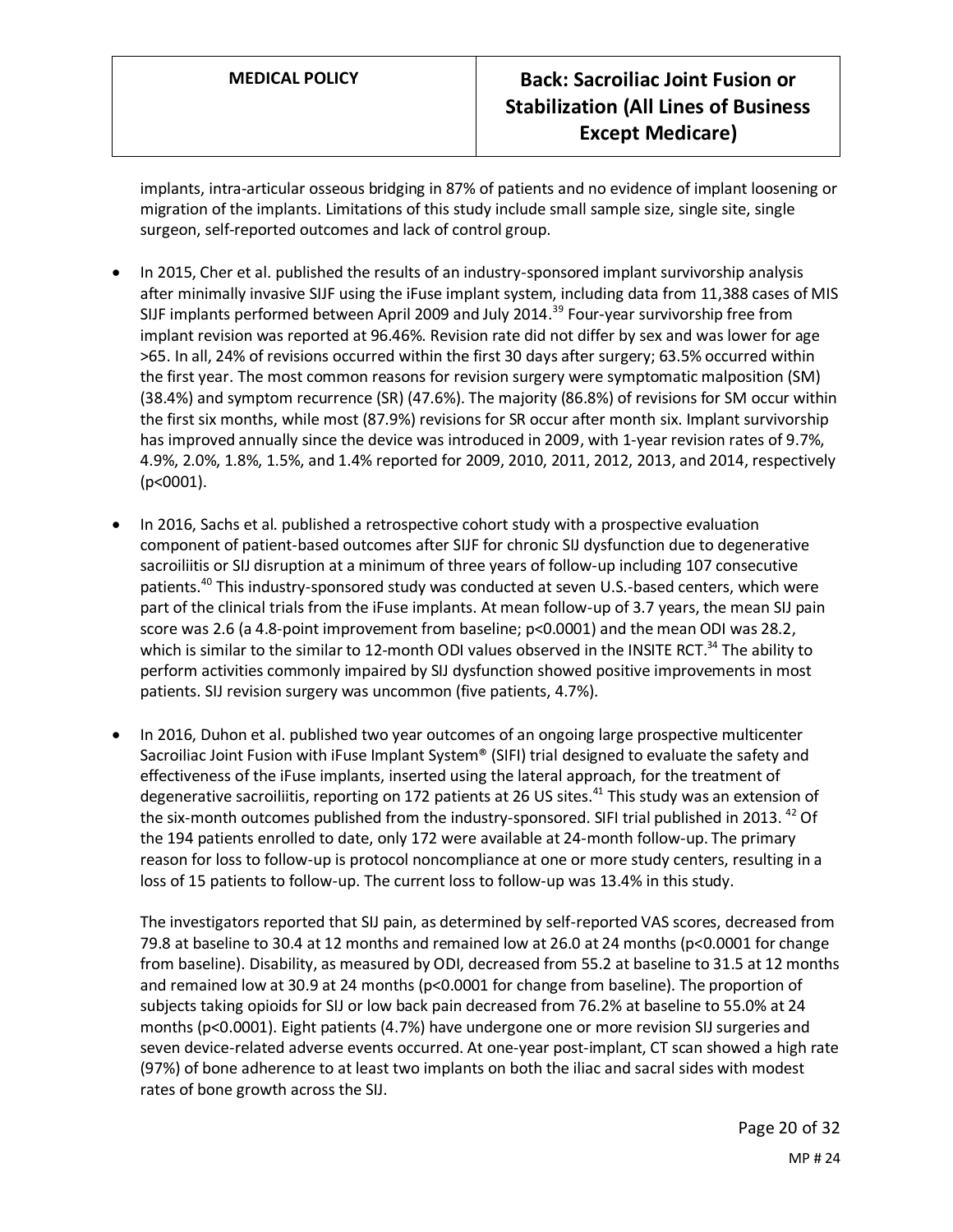• In 2017, Dengler et al. published the results of a pooled analysis of two multicenter RCTs (INSITE and iMIA trials) and one multicenter single-arm prospective trial (SIFI) in order to identify predictors of outcomes of conservative and minimally invasive surgical management of SIJ pain.<sup>43</sup> Both the INSITE trial and the SIFI study only included patients with diagnosis of degenerative sacroiliitis or SI joint disruption, whereas the iMIA trial included a more heterogeneous population consisting of patients diagnosed with SI joint pain. A pooled analysis was deemed appropriate, as all three industrysponsored trials were stated to have had insufficient sample sizes to perform analyses of predictors of treatment outcomes. The pooled analysis included 423 patients assigned to either nonsurgical management (NSM,  $n = 97$ ) or SIJF using a lateral insertion technique ( $n = 326$ ) in one of the three trials. The authors reported a reduction in SIJ pain was 37.9 points larger (95% confidence interval [CI] 32.5–43.4; p < 0.0001) in the SIJF group than in the NSM group. Similarly, the improvement in ODI was 18.3 points larger (95% CI 14.3–22.4), p < 0.0001) in the SIJF group. In NSM, no predictors of outcome were identified. In the SIJF group, reduced improvement in outcome was predicted by smoking (p = 0.03), opioid use (p = 0.017), lower patient age (> 59 years compared to < 24 years old, -9.1 points difference;  $p = 0.008$ ), and lower duration of SIJ pain ( $p = 0.028$ ).

Of the 326 patients that underwent SIJF, 1.2% ( $n = 4$ ) underwent early surgical revision due to implants inadvertently placed into a sacral neural foraminal, causing postoperative neuropathic symptoms and requiring surgical repositioning of the implant. Late revision surgery (>1 month), performed in 2.8% (n = 9), was typically done to address ongoing pain, sometimes associated with poor implant position, with placement of additional implants in most cases. The authors acknowledged that both the iMIA and INSITE trials allowed crossover from nonsurgical to surgical treatment after six months and therefore long-term outcomes for NSM cannot be evaluated. In addition, all three trials were unblinded, which could have confounded overall outcome results.

• In 2017, Bornemann et al. published the results of an independent case series designed to evaluate the safety and effectiveness of the iFuse implant system in 24 patients with SI joint syndrome in Germany.<sup>44</sup> VAS scores and ODI improved significantly immediately post- surgery from 84.3  $\pm$  9.2 to  $40.7 \pm 9.2$  and from  $76.8 \pm 9.2$  to  $40.7 \pm 9.2$ , respectively (p < 0.001). At 24-month follow-up, the ODI improved further to  $31 \pm 5.4$ , whereas the VAS improved until 3 months post-procedure and then stayed constant up through the 24-month follow-up. No adverse events, intraoperative complications, implant malpositioning or loosening were reported.

## **Adverse Events & Contraindications**

In 2020 Hayes published an evidence analysis research brief on the impact of cigarette smoking on spinal fusion outcomes.<sup>45</sup> The purpose of an evidence analysis is to consider whether or not there is sufficient evidence to conduct a health technology assessment. The Hayes authors identified a sufficient body of evidence to evaluate the impacts. Twelve studies of retrospective comparative design were retrieved, and a full-text review will follow in coming years.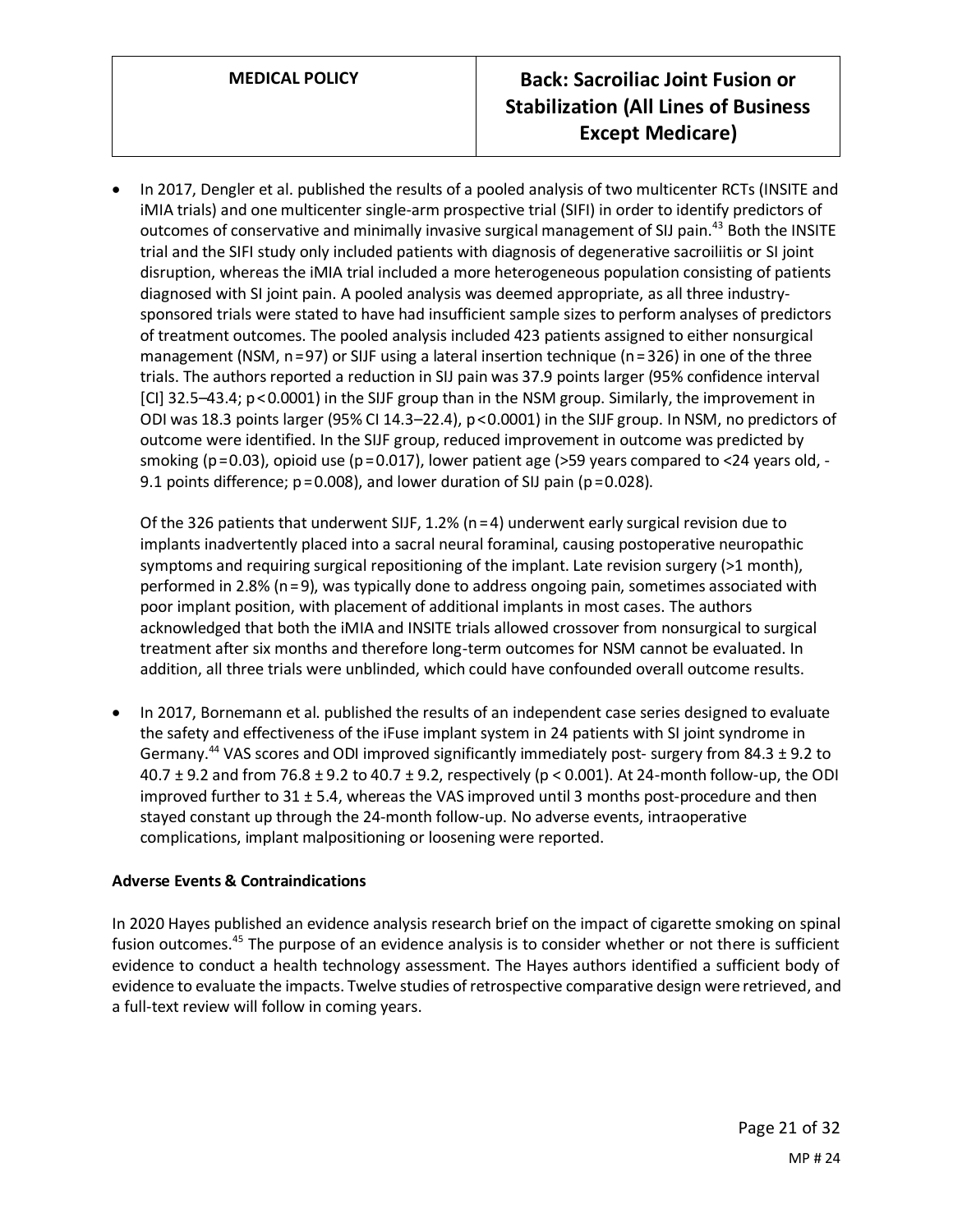# **CLINICAL PRACTICE GUIDELINES**

## National Institute for Health and Care Excellence (NICE)

- In 2018, NICE published a medical technologies guidance on iFuse for treating chronic sacroiliac joint pain with the following recommendations:<sup>46</sup>
	- $\circ$  "The case for adopting the iFuse implant system to treat chronic sacroiliac joint pain is supported by the evidence. Using iFuse leads to improved pain relief, better quality of life and less disability compared with non-surgical management.
	- $\circ$  ifuse should be considered for use in people with a confirmed diagnosis of chronic sacroiliac joint pain (based on clinical assessment and a positive response to a diagnostic injection of local anaesthetic in the sacroiliac joint) and whose pain is inadequately controlled by non-surgical management.
	- $\circ$  Cost modelling indicates that...savings will increase over time. Savings will mainly come from fewer steroid joint injections and less pain relief medication with iFuse compared with non-surgical management.
- In 2017, NICE published an Interventional Procedures Guidance (IPG) on minimally invasive sacroiliac joint fusion surgery for chronic SI pain with the following recommendations: $47$ 
	- $\circ$  "Current evidence on the safety and efficacy of minimally invasive sacroiliac (SI) joint fusion surgery for chronic SI pain is adequate to support the use of this procedure ...
	- $\circ$  Patients having this procedure should have a confirmed diagnosis of unilateral or bilateral SI joint dysfunction due to degenerative sacroiliitis or SI joint disruption.
	- $\circ$  This technically challenging procedure should only be done by surgeons who regularly use image-guided surgery for implant placement. The surgeons should also have had specific training and expertise in minimally invasive SI joint fusion surgery for chronic SI pain."

This IPG was evidence-based but was not based on a systematic review of the evidence. The evidence based evaluated for this guidance included two RCTs, two systematic reviews, three prospective cohort studies and two retrospective case series. Although the committee indicated MIS SIJF may be adequate, the committee noted a lack of long-term follow-up beyond three years. Lastly, the committee noted that, while this procedure achieves stabilization of the joint, there was evidence that fusion of the joint does not occur in many patients.

### International Society for the Advancement of Spine Surgery (ISASS)

In 2016, the ISASS published a single-author policy statement on minimally invasive sacroiliac (SI) joint fusion.<sup>48</sup> This policy statement was evidence-based, but was not based on a systematic review of the evidence and did not report the methodology used to review the literature or if the evidence quality was formally assessed. The policy statement gave recommendations for MIS SI joint fusion; however, these recommendations are limited by a lack of supporting evidence.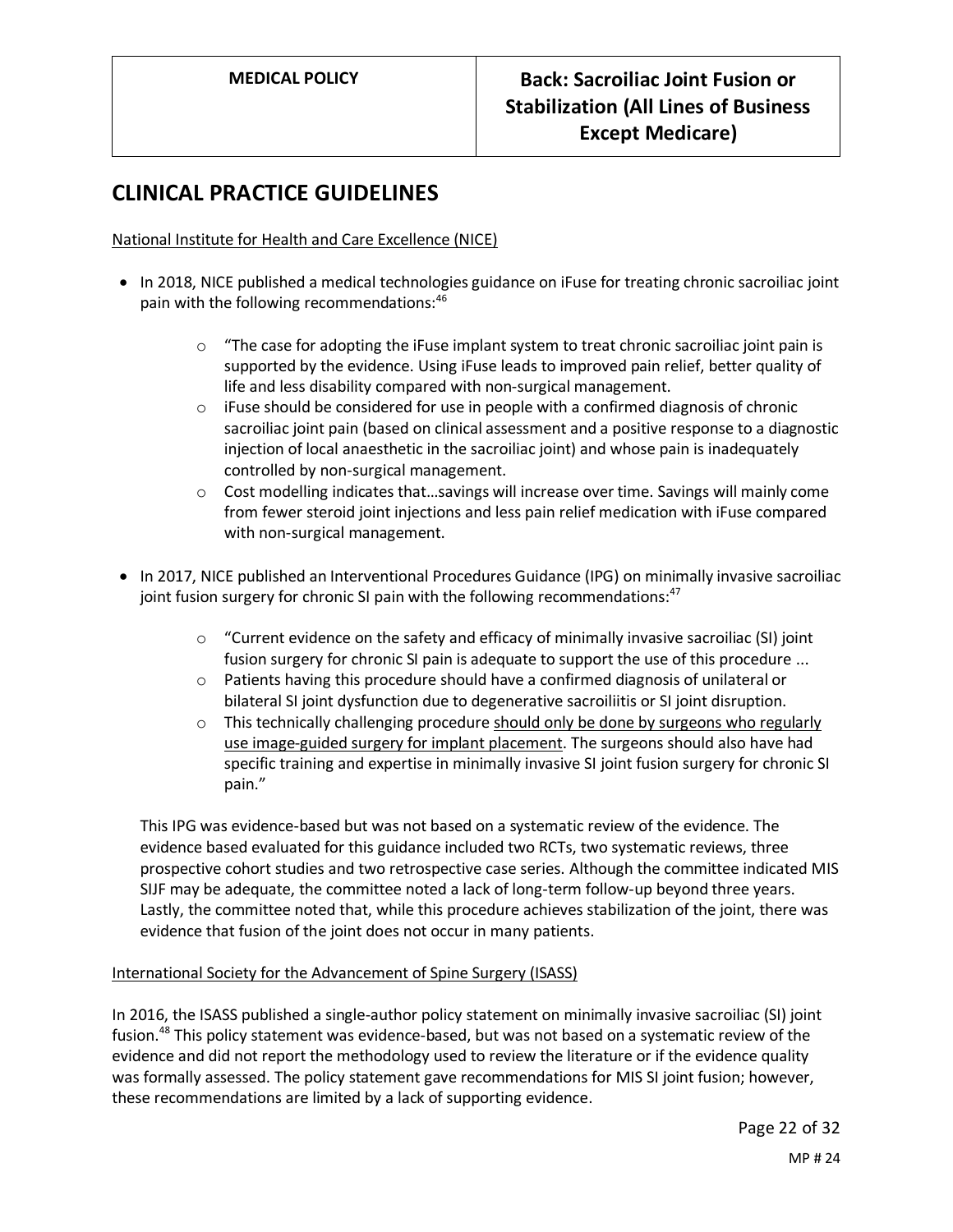## North American Spine Society (NASS)

In 2015, the NASS published a coverage policy recommendation on percutaneous sacroiliac (SI) joint fusion.<sup>49,50</sup> This policy statement was evidence-based, but did not report the methodology used to review the literature or if the evidence quality was formally assessed. The NASS guideline stated "(w)ithin the limits of a moderate body of evidence, the Coverage Committee recommends coverage for percutaneous SIJ fusion when the criteria outlined above are met. Due to the relatively moderate evidence, it is particularly critical that inclusion criteria are scrutinized and patient selection is executed with vigilance. The procedure itself has proven to be relatively safe."

The criteria developed by the NASS committee are as follows:

*Percutaneous (also referred to as minimally invasive) SIJ fusion (eg, insertion of a metallic device across the SIJ that is intended to fuse to the bone or lead to fusion of the joint itself, in distinction from insertion of screws without bone graft across the SIJ which are intended to stabilize but not fuse the joint) is indicated for the treatment of SIJ pain for patients with low back/buttock pain who meet ALL of the following criteria:*

- *1. Have undergone and failed a minimum 6 months of intensive nonoperative treatment that must include medication optimization, activity modification, bracing and active therapeutic exercise targeted at the lumbar spine, pelvis, SIJ and hip including a home exercise program.*
- *2. Patient's report of typically unilateral pain that is caudal to the lumbar spine (L5 vertebra), localized over the posterior SIJ, and consistent with SIJ pain.*
- *3. A thorough physical examination demonstrating localized tenderness with palpation over the sacral sulcus (Fortin's point, ie, at the insertion of the long dorsal ligament inferior to the posterior superior iliac spine or PSIS) in the absence of tenderness of similar severity elsewhere (eg, greater trochanter, lumbar spine, coccyx) and that other obvious sources for their pain do not exist.*
- *4. Positive response to a cluster of 3 provocative tests (eg, thigh thrust test, compression test, Gaenslen's test, distraction test, Patrick's sign, posterior provocation test). Note that the thrust test is not recommended in pregnant patients or those with connective tissue disorders.*
- *5. Absence of generalized pain behavior (eg, somatoform disorder) or generalized pain disorders (eg, fibromyalgia).*
- *6. Diagnostic imaging studies that include ALL of the following:*
	- *a. Imaging (plain radiographs and a CT or MRI) of the SI joint that excludes the presence of destructive lesions (eg, tumor, infection) or inflammatory arthropathy that would not be properly addressed by percutaneous SIJ fusion.*
	- *b. Imaging of the pelvis (AP plain radiograph) to rule out concomitant hip pathology.*
	- *c. Imaging of the lumbar spine (CT or MRI) to rule out neural compression or other degenerative condition that can be causing low back or buttock pain.*
	- *d. Imaging of the SI joint that indicates evidence of injury and/or degeneration.*
- *7. At least 75% reduction of pain for the expected duration of the anesthetic used following an image guided, contrast-enhanced intra-articular SIJ injection on 2 separate occasions.*

Page 23 of 32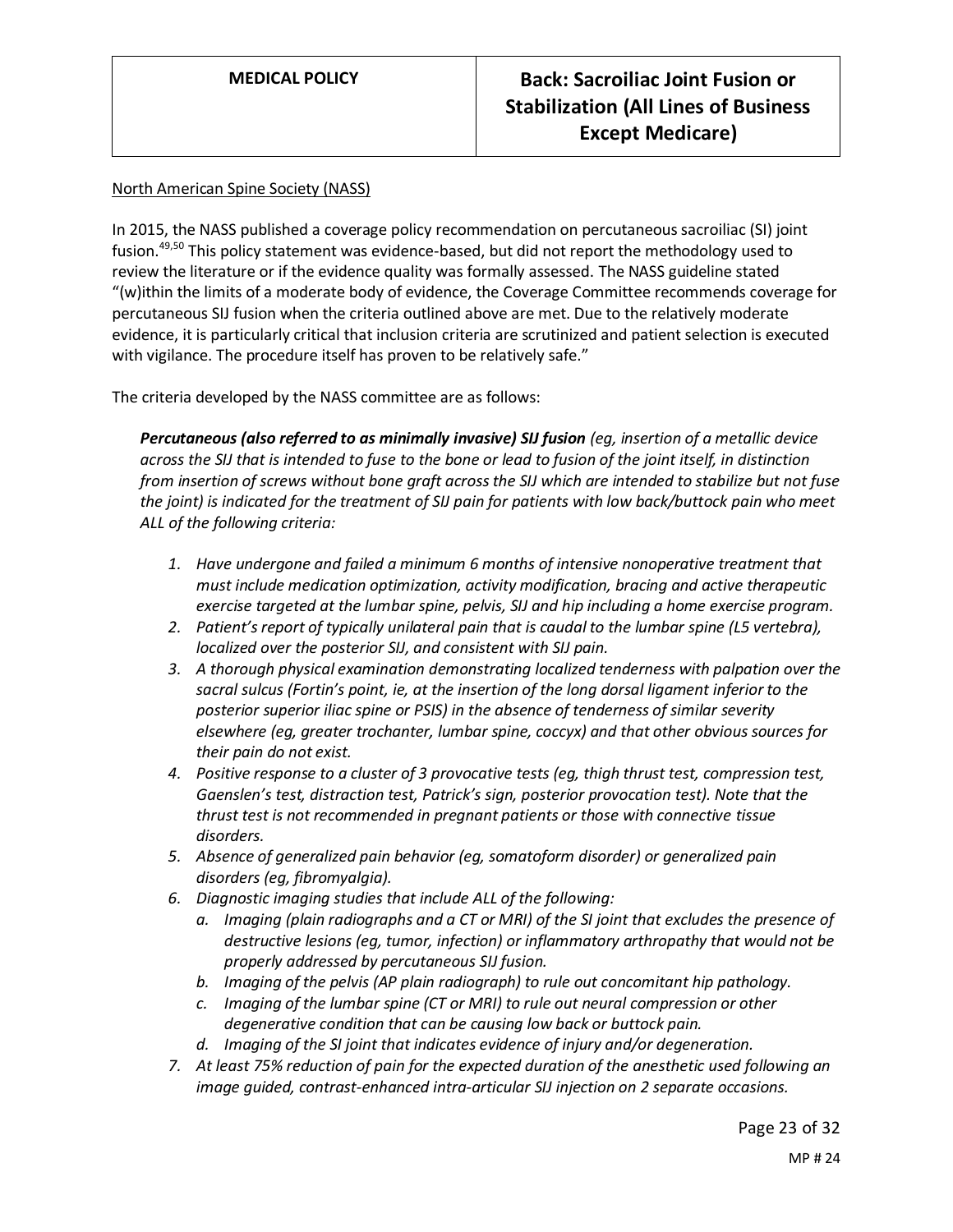*8. A trial of at least one therapeutic intra-articular SIJ injection (ie, corticosteroid injection).<sup>49</sup>*

## Washington State Health Care Authority

In 2021, Washington State Health Care Authority published an updated evidence report on SIJF<sup>24</sup>. The report concludes, "Among patients meeting diagnostic criteria for SI joint pain or dysfunction and who have not responded adequately to conservative management, minimally invasive SI joint fusion surgery is probably more effective than conservative management for reducing pain, improving function, improving quality of life at 6 months follow-up and at 1 to 2 years of follow-up, and is likely costeffective though the certainty of this evidence varies from very low to moderate and varies by different follow-up timepoints. This evidence also suggests that adverse events up to 6 months are higher from minimally invasive SI joint surgery than conservative management, though the certainty of this evidence is very low. Minimally invasive SI joint fusion surgery may be more effective than open fusion for reducing pain and is associated with a shorter hospital length of stay, but the certainty of this evidence is very low. Based on evidence from uncontrolled studies, serious adverse events from minimally invasive SI joint surgery may be higher in usual practice compared to what is reported in RCTs. The incidence of revision surgery is likely no higher than 3.8% at 2 years. Limited evidence is available that compares open fusion to minimally invasive fusion or across different minimally invasive devices and procedures."

## <span id="page-23-0"></span>**POLICY SUMMARY**

## Open Sacroiliac Joint Fusion

Despite high complication rates and limited evidence, open sacroiliac joint fusion (SIJF) surgery has become a standard of care for the treatment of SI joint pain for specific conditions. These conditions include post-traumatic injury of the SI joint due to pelvic ring fracture/dislocation, infection/sepsis, sacral tumor, and spinal deformities. Open SIJF for SI joint pain due to causes other than those described above is not recommended due to an overall lack of evidence, prolonged intraoperative times, hospital stay, recovery time and high revision/reoperation rates.

## Minimally Invasive/Percutaneous Sacroiliac Joint Fusion

Low-quality but consistent evidence suggests that minimally invasive sacroiliac joint fusion (SIJF) has the potential for increased pain relief, greater reduction in disability, improved patient function and quality of life for patients with chronic low back pain that is unresponsive to conservative nonsurgical management. While additional well-designed, long-term, randomized controlled are needed to further establish validity, four clinical practice guidelines from three bodies recommend the conditional use of minimally invasive SIJF in select patient populations.

# **INSTRUCTIONS FOR USE**

Company Medical Policies serve as guidance for the administration of plan benefits. Medical policies do not constitute medical advice nor a guarantee of coverage. Company Medical Policies are reviewed

Page 24 of 32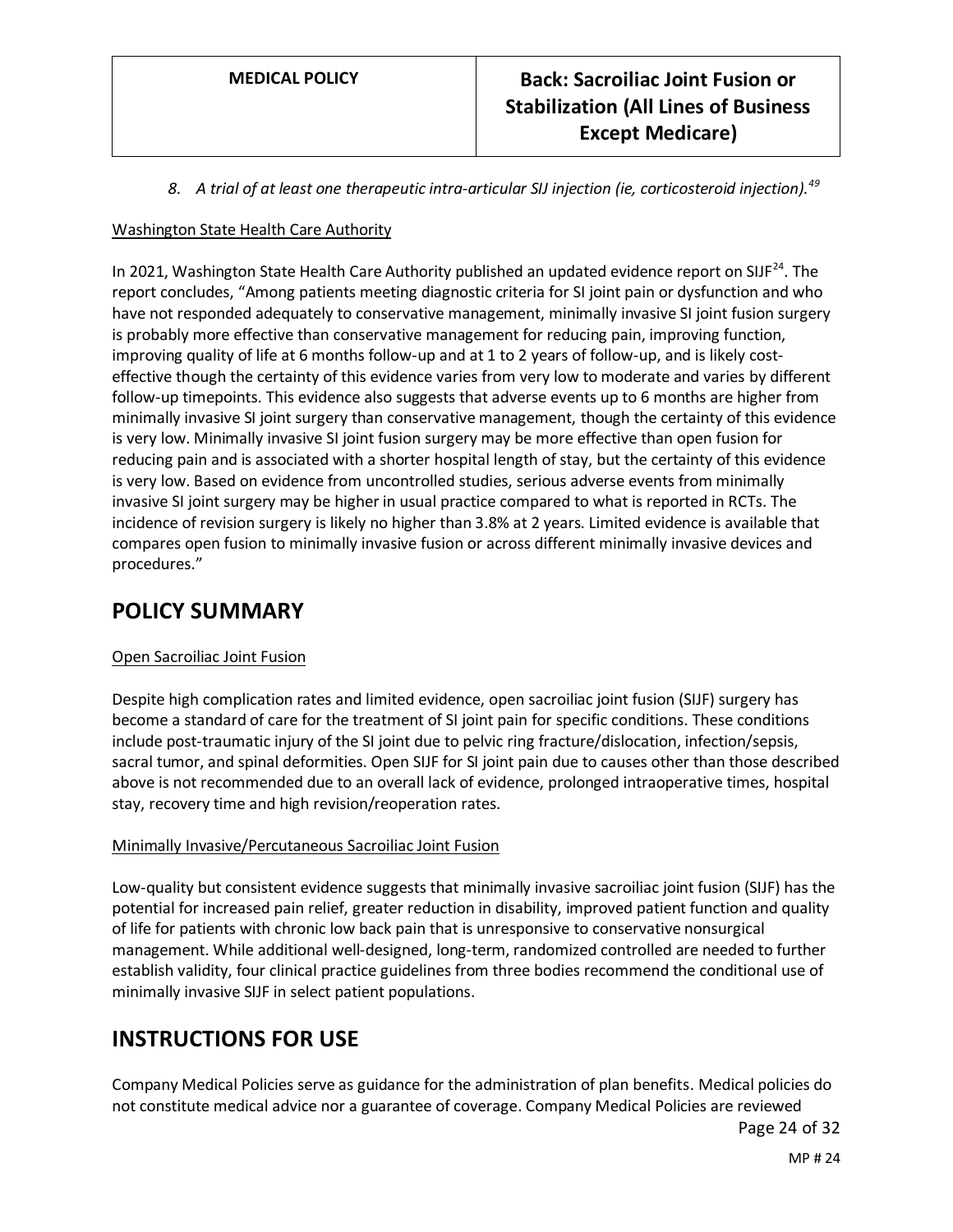annually and are based upon published, peer-reviewed scientific evidence and evidence-based clinical practice guidelines that are available as of the last policy update. The Companies reserve the right to determine the application of Medical Policies and make revisions to Medical Policies at any time. Providers will be given at least 60-days notice of policy changes that are restrictive in nature.

The scope and availability of all plan benefits are determined in accordance with the applicable coverage agreement. Any conflict or variance between the terms of the coverage agreement and Company Medical Policy will be resolved in favor of the coverage agreement.

# **REGULATORY STATUS**

There are several devices that have been approved by the U.S. Federal Drug & Administration (FDA) for sacroiliac joint fixation under the 510(k) premarket approval process, whose approval, safety, and effectiveness are all based off predicate devices. The FDA 510(k) approvals do not indicate the appropriate type of surgical technique (open or minimally invasive/percutaneous) which should be used in conjunction with each device. Therefore, indications for use, as outlined in the table below, are based on the device manufacturer website, including manufacturer reported billing for procedure (if available). The list below is not all-inclusive.

Product code: OUR

| Device &<br><b>Manufacturer</b>                       | <b>Indications for Use</b>                                                                                                                                                                                                                                                                                                                                             | <b>Contraindications for Use</b>                                                                                                                                                                                                                                                                                                          | <b>Marketed</b><br><b>Surgical</b><br><b>Technique</b><br>(CPT stated by<br>Manufacturer) |
|-------------------------------------------------------|------------------------------------------------------------------------------------------------------------------------------------------------------------------------------------------------------------------------------------------------------------------------------------------------------------------------------------------------------------------------|-------------------------------------------------------------------------------------------------------------------------------------------------------------------------------------------------------------------------------------------------------------------------------------------------------------------------------------------|-------------------------------------------------------------------------------------------|
| iFuse Implant<br>System <sup>®2,51</sup><br>(SI-Bone) | Intended for sacroiliac joint<br>fusion for conditions<br>including sacroiliac joint<br>dysfunction that is a direct<br>result of sacroiliac joint<br>disruptions and degenerative<br>sacroiliitis.<br>This includes conditions<br>whose symptoms began<br>during pregnancy or in the<br>peripartum period and have<br>persisted postpartum for<br>more than 6 months. | Deformities or anatomic<br>$\bullet$<br>variations that prevent or<br>interfere with iFuse<br>placement.<br>Tumor of sacral or ilial<br>$\bullet$<br>bone.<br>Active infection at<br>treatment site.<br>Unstable fracture of<br>sacrum and or ilium<br>involving the sacroiliac<br>joint.<br>Allergy to metal<br>$\bullet$<br>components. | Minimally<br>invasive<br>technique only<br>(27279)                                        |
| SImmetry <sup>®</sup> SIJ<br><b>Fusion System</b>     | Intended for sacroiliac joint<br>fusion for conditions                                                                                                                                                                                                                                                                                                                 | Not reported on FDA or<br>manufacturer website.                                                                                                                                                                                                                                                                                           | Minimally<br>invasive                                                                     |

## <span id="page-24-0"></span>**Table 1. Examples of FDA-Approved Sacroiliac Joint Fusion/Stabilization Implants**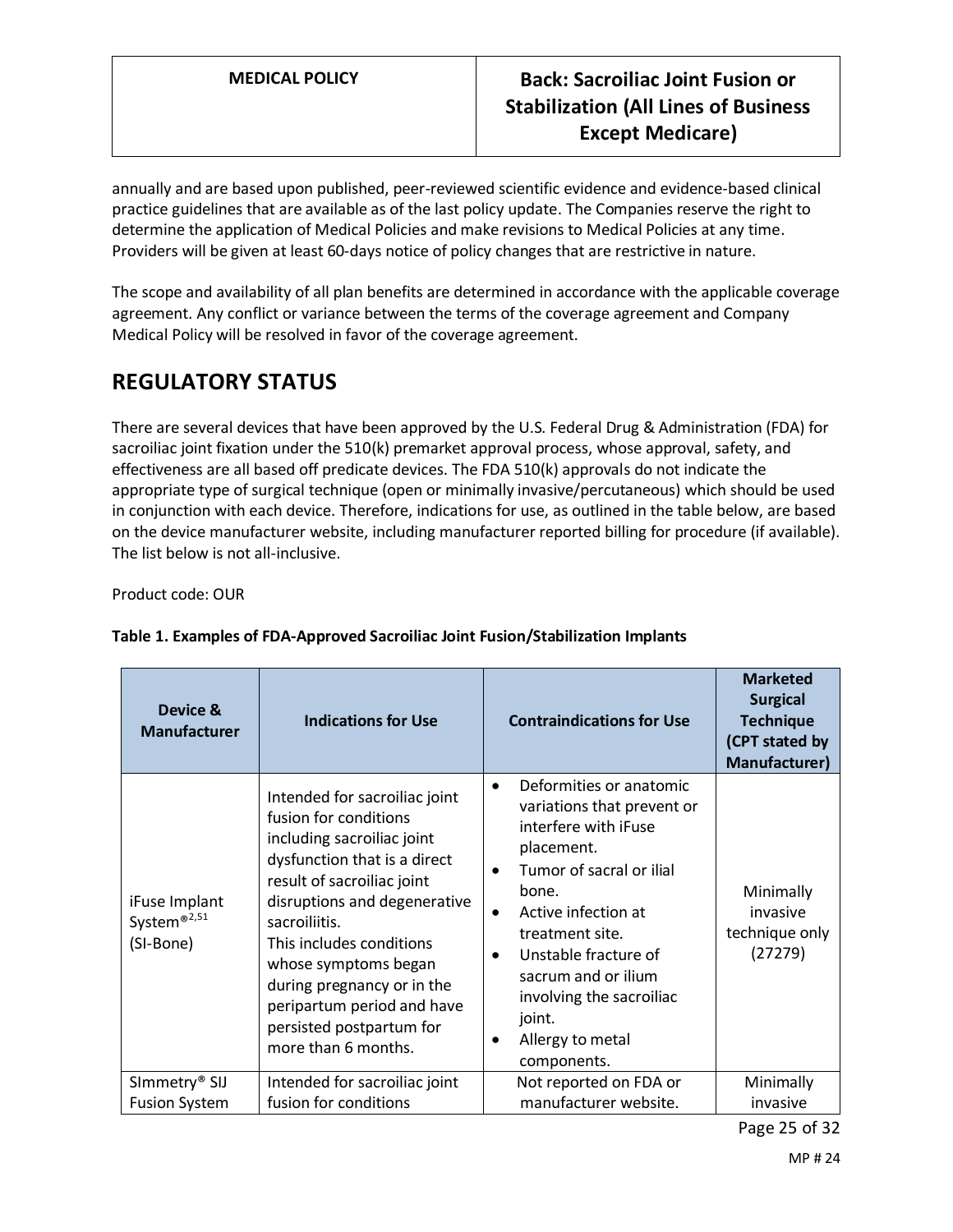| (Zyga Technology<br>$Inc.)^{52,53}$                                                                           | including sacroiliac joint<br>disruptions and degenerative<br>sacroiliitis.                                                                                                                                                                                                                                                                                                                                                                                                                                                                                                                                                                                               |                                                 | technique only<br>(27279)                                                          |
|---------------------------------------------------------------------------------------------------------------|---------------------------------------------------------------------------------------------------------------------------------------------------------------------------------------------------------------------------------------------------------------------------------------------------------------------------------------------------------------------------------------------------------------------------------------------------------------------------------------------------------------------------------------------------------------------------------------------------------------------------------------------------------------------------|-------------------------------------------------|------------------------------------------------------------------------------------|
| Silex <sup>™</sup> SIJ Fusion<br>System <sup>54</sup><br>(X-Spine System<br>Inc./Xtant<br>Medical)            | Intended for sacroiliac joint<br>fusion for conditions<br>including sacroiliac joint<br>disruptions and degenerative<br>sacroiliitis.                                                                                                                                                                                                                                                                                                                                                                                                                                                                                                                                     | Not reported on FDA or<br>manufacturer website. | Open<br>technique<br>$(27280)$ or<br>Minimally<br>invasive<br>technique<br>(27279) |
| Entasis <sup>™</sup> Dual-<br>Lead SI Implant<br>(Corelink Inc.) <sup>55,56</sup>                             | Intended for sacroiliac joint<br>fusion for conditions<br>including degenerative<br>sacroiliitis and sacroiliac joint<br>disruptions.                                                                                                                                                                                                                                                                                                                                                                                                                                                                                                                                     | Not reported on FDA or<br>manufacturer website. | Not reported<br>on<br>manufacture<br>website.                                      |
| SIMPACT <sup>®</sup><br>Sacroiliac Joint<br>Compression<br>Screw System <sup>57,58</sup><br>(Life Spine Inc.) | Intended for sacroiliac fusion<br>for the<br>following conditions:<br>• Sacroiliac joint dysfunction<br>that is a direct result of<br>sacroiliac joint disruption and<br>degenerative<br>sacroiliitis. This includes<br>conditions whose symptoms<br>began during pregnancy or in<br>the peripartum<br>period and have persisted<br>postpartum for more than 6<br>months.<br>• To augment immobilization<br>and stabilization of the<br>sacroiliac joint in skeletally<br>mature patients<br>undergoing sacropelvic<br>fixation as part of a lumbar or<br>thoracolumbar fusion.<br>• Acute, non-acute, and non-<br>traumatic fractures involving<br>the sacroiliac joint. | Not reported on FDA or<br>manufacturer website. | Not reported<br>on<br>manufacture<br>website.                                      |
| Sicage System<br>(Sicage LLC) <sup>59,60</sup>                                                                | Intended for sacroiliac joint<br>fusion for conditions<br>including sacroiliac joint<br>disruptions and degenerative<br>sacroiliitis.                                                                                                                                                                                                                                                                                                                                                                                                                                                                                                                                     | Not reported on FDA or<br>manufacturer website. | Not reported<br>on<br>manufacture<br>website.                                      |

Page 26 of 32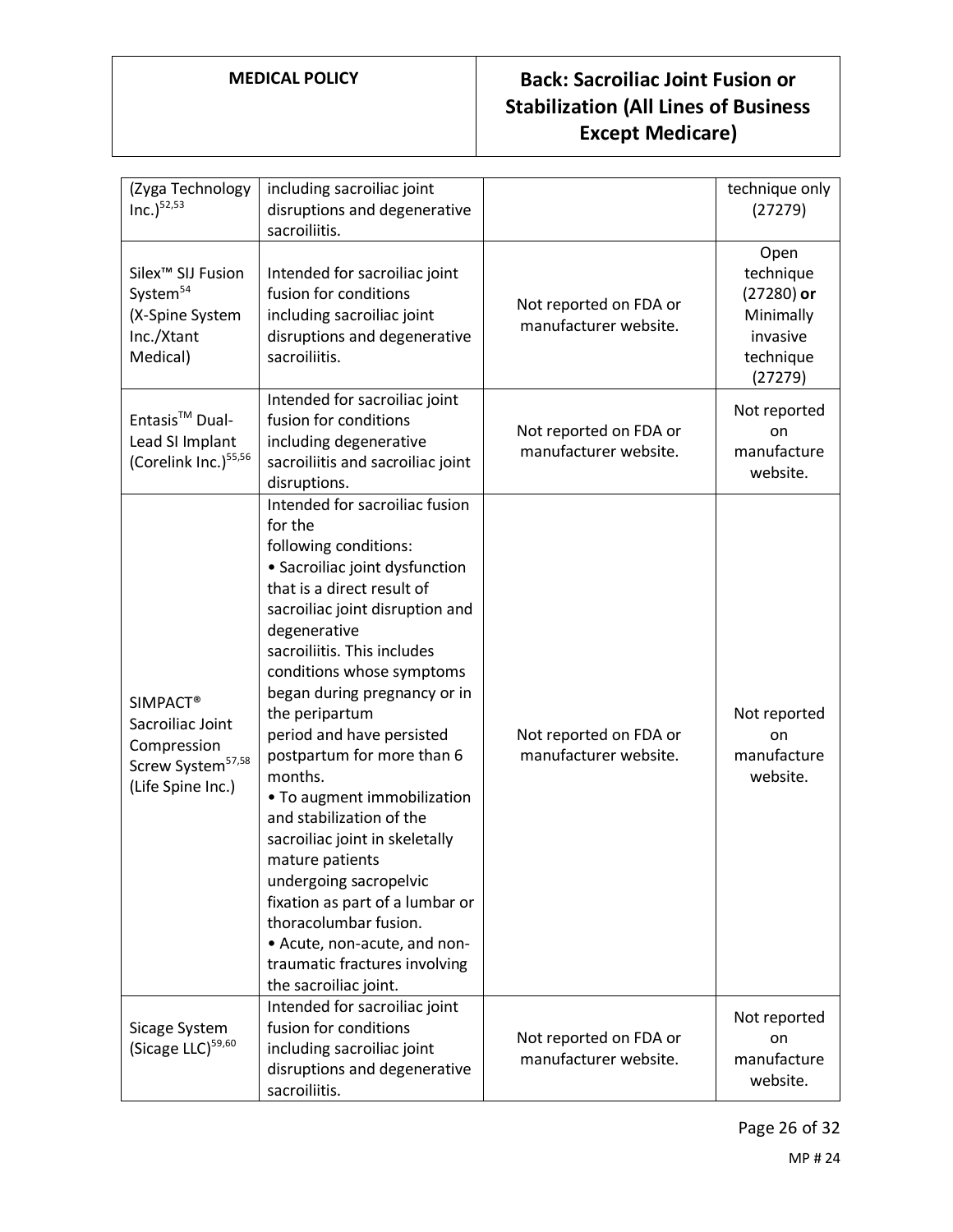| <b>RIALTO<sup>™</sup> SI</b><br><b>Fusion System</b><br>(Medtronic<br>Sofamor<br>Danek) <sup>61,62</sup>   | Intended for Sacroiliac Joint<br>fusion for conditions<br>including Sacroiliac Joint<br>disruptions and degenerative<br>sacroiliitis.                                                                                                                                                                                                                                                                                                                                                                                                      | Deformities.<br>$\bullet$<br>Tumor resection.<br>$\bullet$<br>Infection local to the<br>$\bullet$<br>operative site and/or signs<br>of local inflammation.<br>Suspected or documented<br>$\bullet$<br>allergy or intolerance to<br>the component materials.                                                                                                                                                                                                                                                                                                                            | Minimally<br>invasive<br>technique only<br>(27279) |
|------------------------------------------------------------------------------------------------------------|--------------------------------------------------------------------------------------------------------------------------------------------------------------------------------------------------------------------------------------------------------------------------------------------------------------------------------------------------------------------------------------------------------------------------------------------------------------------------------------------------------------------------------------------|----------------------------------------------------------------------------------------------------------------------------------------------------------------------------------------------------------------------------------------------------------------------------------------------------------------------------------------------------------------------------------------------------------------------------------------------------------------------------------------------------------------------------------------------------------------------------------------|----------------------------------------------------|
| Siconus <sup>™</sup> Si Joint<br><b>Fixation System</b><br>(Camber Spine<br>Technologies) <sup>63,64</sup> | Intended to provide fixation<br>and stabilization of large<br>bones, including the sacrum<br>and ilium.<br>It is intended for use in<br>skeletally mature patients as<br>an adjunct to sacroiliac joint<br>fusion in the treatment of<br>degenerative sacroiliitis, or<br>sacroiliac joint disruptions.                                                                                                                                                                                                                                    | Not reported on FDA or<br>manufacturer website.                                                                                                                                                                                                                                                                                                                                                                                                                                                                                                                                        | Not reported<br>on<br>manufacture<br>website.      |
| <b>Firebird SI Fusion</b><br>System (Orthofix<br>Inc.) <sup>65</sup>                                       | Intended for fixation of<br>sacroiliac joint disruptions,<br>and<br>intended for sacroiliac joint<br>fusion for conditions<br>including;<br>sacroiliac joint<br>disruptions,<br>degenerative sacroiliitis,<br>$\bullet$<br>to augment<br>$\bullet$<br>immobilization and<br>stabilization of the<br>sacroiliac joint in<br>skeletally mature<br>patients undergoing<br>sacropelvic fixation as part of<br>a lumbar or thoracolumbar<br>fusion and<br>2 Acute, non-acute, and non-<br>traumatic fractures involving<br>the sacroiliac joint | Open wounds, infection,<br>$\bullet$<br>presence of tumor,<br>pregnancy, osteoporosis,<br>certain metabolic<br>disorders affecting<br>osteogenesis, certain<br>inflammatory/<br>neuromuscular<br>conditions, and certain<br>neuromuscular deficits<br>which would place an<br>unusually heavy load on<br>the device during the<br>healing period.<br>The implant is made from<br>Ti-6Al-4V ELI (medical-<br>grade titanium alloy). The<br>fixation implant is<br>contraindicated in any<br>individual with a known<br>or suspected allergy,<br>sensitivity or intolerance<br>to metal. | Not reported<br>on<br>manufacture<br>website.      |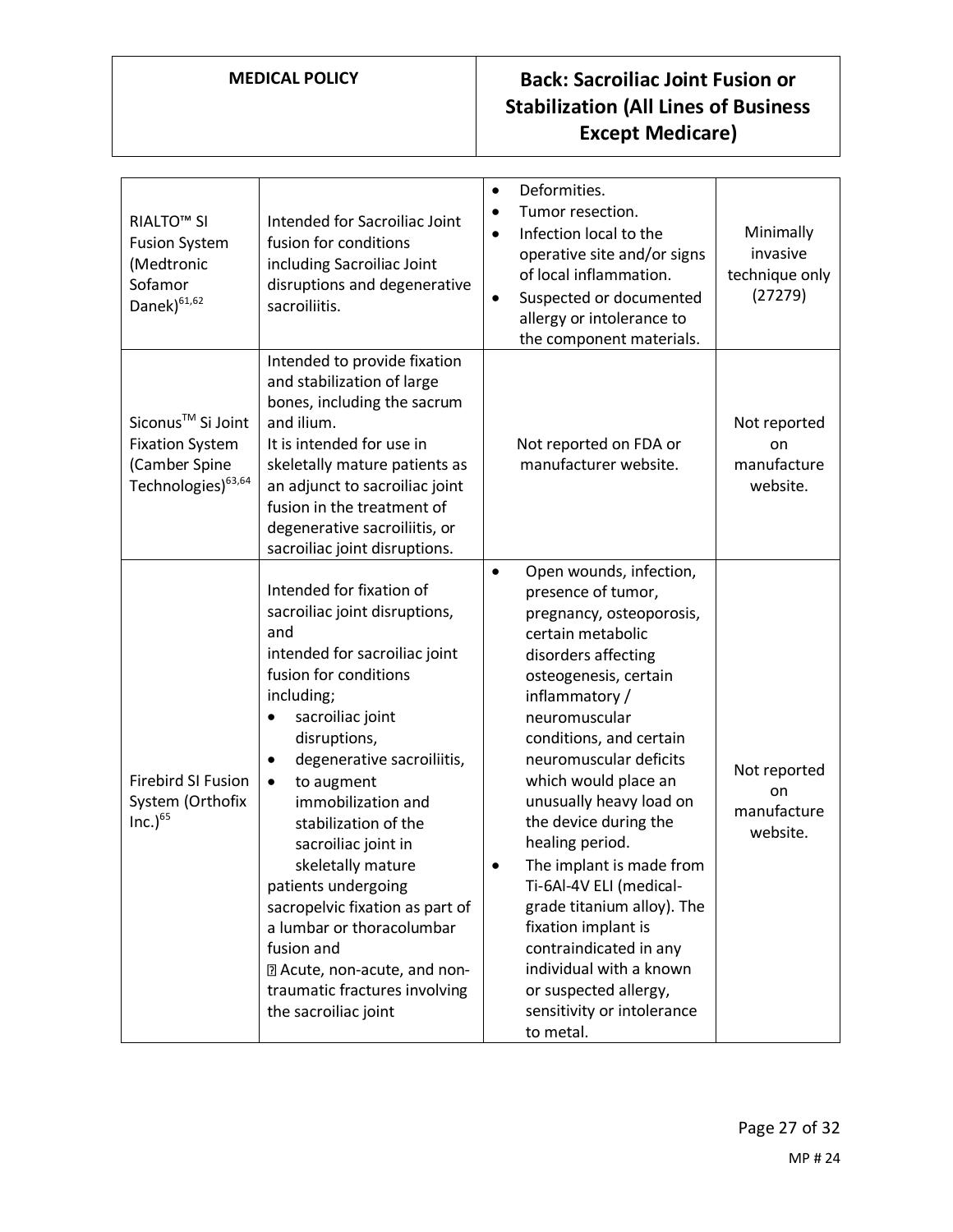## Mental Health Parity Statement

Coverage decisions are made on the basis of individualized determinations of medical necessity and the experimental or investigational character of the treatment in the individual case. In cases where medical necessity is not established by policy for specific treatment modalities, evidence not previously considered regarding the efficacy of the modality that is presented shall be given consideration to determine if the policy represents current standards of care.

## **REFERENCES**

- 1. Edemekong PF BD, Sukumaran S, et al.,. Activities of Daily Living (ADLs). [https://www.ncbi.nlm.nih.gov/books/NBK470404/.](https://www.ncbi.nlm.nih.gov/books/NBK470404/) Published 2020. Accessed 1/10/2022.
- 2. iFuse Clinical Value Dossier. (SI-BONE). September 2017. [http://sibone.appdataroom.com/download/v/bde234c53f23d561d3c32ff0cacbf6566baa6a5633](http://sibone.appdataroom.com/download/v/bde234c53f23d561d3c32ff0cacbf6566baa6a56336790?trackingGuid=AEA0C179-6FCE-4371-41EA-1631D16E190B) [6790?trackingGuid=AEA0C179-6FCE-4371-41EA-1631D16E190B.](http://sibone.appdataroom.com/download/v/bde234c53f23d561d3c32ff0cacbf6566baa6a56336790?trackingGuid=AEA0C179-6FCE-4371-41EA-1631D16E190B) Accessed 1/10/2022.
- 3. Zaidi HA, Montoure AJ, Dickman CA. Surgical and clinical efficacy of sacroiliac joint fusion: a systematic review of the literature. *Journal of neurosurgery Spine.* 2015;23(1):59-66. <http://thejns.org/doi/pdf/10.3171/2014.10.SPINE14516>
- 4. Rudolf L. Sacroiliac Joint Arthrodesis-MIS Technique with Titanium Implants: Report of the First 50 Patients and Outcomes. *The open orthopaedics journal.* 2012;6:495-502.
- 5. Ledonio CG, Polly DW, Jr., Swiontkowski MF. Minimally invasive versus open sacroiliac joint fusion: are they similarly safe and effective? *Clinical orthopaedics and related research.*  2014;472(6):1831-1838.
- 6. ECRI. iFuse Implant System (SI-Bone, Inc.) for Minimally Invasive Sacroiliac Joint Fusion. Updated 9/18/2019. [https://www.ecri.org/components/ProductBriefs/Pages/24421.aspx.](https://www.ecri.org/components/ProductBriefs/Pages/24421.aspx) Accessed 1/10/2022.
- 7. Smith AG, Capobianco R, Cher D, et al. Open versus minimally invasive sacroiliac joint fusion: a multi-center comparison of perioperative measures and clinical outcomes. *Annals of surgical innovation and research.* 2013;7(1):14. <https://www.ncbi.nlm.nih.gov/pmc/articles/PMC3817574/>
- 8. Ledonio CG, Polly DW, Jr., Swiontkowski MF, Cummings JT, Jr. Comparative effectiveness of open versus minimally invasive sacroiliac joint fusion. *Medical devices (Auckland, NZ).*  2014;7:187-193.<https://www.ncbi.nlm.nih.gov/pmc/articles/PMC4051734/>
- 9. Lingutla KK, Pollock R, Ahuja S. Sacroiliac joint fusion for low back pain: a systematic review and meta-analysis. *European spine journal : official publication of the European Spine Society, the European Spinal Deformity Society, and the European Section of the Cervical Spine Research Society.* 2016;25(6):1924-1931.
- 10. Inc. H. Open Sacroiliac Joint Fusion for Unspecified Sacroiliac Joint Dysfunction. Jun 22, 2017. ARCHIVED Jul 21, 2020. R. [https://evidence.hayesinc.com/report/htb.sacroiliac1348.](https://evidence.hayesinc.com/report/htb.sacroiliac1348) Accessed 1/10/2022.
- 11. Wise CL, Dall BE. Minimally invasive sacroiliac arthrodesis: outcomes of a new technique. *Journal of spinal disorders & techniques.* 2008;21(8):579-584. <https://www.ncbi.nlm.nih.gov/pubmed/?term=19057252>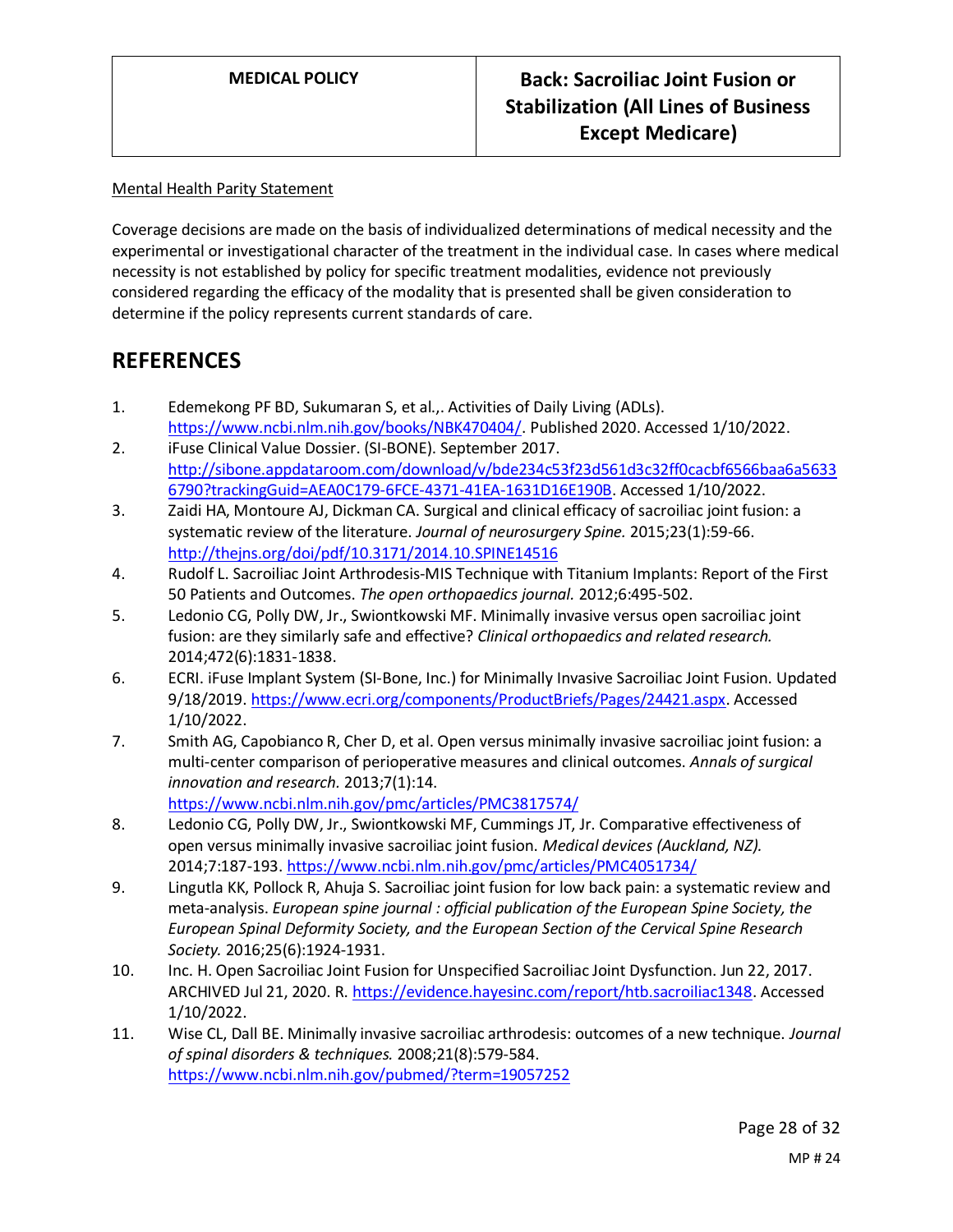- 12. McGuire RA, Chen Z, Donahoe K. Dual fibular allograft dowel technique for sacroiliac joint arthrodesis. *Evid Based Spine Care J.* 2012;3(3):21-28. <https://www.ncbi.nlm.nih.gov/pubmed/23532182>
- 13. Endres S, Ludwig E. Outcome of distraction interference arthrodesis of the sacroiliac joint for sacroiliac arthritis. *Indian journal of orthopaedics.* 2013;47(5):437-442. <https://www.ncbi.nlm.nih.gov/pmc/articles/PMC3796914/>
- 14. Fuchs V, Ruhl B. Distraction arthrodesis of the sacroiliac joint: 2-year results of a descriptive prospective multi-center cohort study in 171 patients. *European spine journal : official publication of the European Spine Society, the European Spinal Deformity Society, and the European Section of the Cervical Spine Research Society.* 2017. <https://rd.springer.com/article/10.1007%2Fs00586-017-5313-2>
- 15. Mason LW, Chopra I, Mohanty K. The percutaneous stabilisation of the sacroiliac joint with hollow modular anchorage screws: a prospective outcome study. *European spine journal : official publication of the European Spine Society, the European Spinal Deformity Society, and the European Section of the Cervical Spine Research Society.* 2013;22(10):2325-2331. <https://www.ncbi.nlm.nih.gov/pmc/articles/PMC3804714/>
- 16. Al-Khayer A, Hegarty J, Hahn D, Grevitt MP. Percutaneous sacroiliac joint arthrodesis: a novel technique. *Journal of spinal disorders & techniques.* 2008;21(5):359-363.
- 17. Khurana A, Guha AR, Mohanty K, Ahuja S. Percutaneous fusion of the sacroiliac joint with hollow modular anchorage screws: clinical and radiological outcome. *J Bone Joint Surg Br.*  2009;91(5):627-631[. https://www.ncbi.nlm.nih.gov/pubmed/19407297](https://www.ncbi.nlm.nih.gov/pubmed/19407297)
- 18. Kube RA, Muir JM. Sacroiliac Joint Fusion: One Year Clinical and Radiographic Results Following Minimally Invasive Sacroiliac Joint Fusion Surgery. *The open orthopaedics journal.* 2016;10:679- 689.<http://www.ncbi.nlm.nih.gov/pmc/articles/PMC5220174/>
- 19. Buchowski JM, Kebaish KM, Sinkov V, Cohen DB, Sieber AN, Kostuik JP. Functional and radiographic outcome of sacroiliac arthrodesis for the disorders of the sacroiliac joint. *The spine journal : official journal of the North American Spine Society.* 2005;5(5):520-528; discussion 529. [https://www.ncbi.nlm.nih.gov/pubmed/?term=Functional+and+radiographic+outcome+of+sacr](https://www.ncbi.nlm.nih.gov/pubmed/?term=Functional+and+radiographic+outcome+of+sacroiliac+arthrodesis+for+the+disorders+of+the+sacroiliac+joint) [oiliac+arthrodesis+for+the+disorders+of+the+sacroiliac+joint](https://www.ncbi.nlm.nih.gov/pubmed/?term=Functional+and+radiographic+outcome+of+sacroiliac+arthrodesis+for+the+disorders+of+the+sacroiliac+joint)
- 20. Schutz U, Grob D. Poor outcome following bilateral sacroiliac joint fusion for degenerative sacroiliac joint syndrome. *Acta orthopaedica Belgica.* 2006;72(3):296-308. [https://www.ncbi.nlm.nih.gov/pubmed/?term=Poor+outcome+following+bilateral+sacroiliac+jo](https://www.ncbi.nlm.nih.gov/pubmed/?term=Poor+outcome+following+bilateral+sacroiliac+joint+fusion+for+degenerative+sacroiliac+joint+syndrome) [int+fusion+for+degenerative+sacroiliac+joint+syndrome](https://www.ncbi.nlm.nih.gov/pubmed/?term=Poor+outcome+following+bilateral+sacroiliac+joint+fusion+for+degenerative+sacroiliac+joint+syndrome)
- 21. Kibsgard TJ, Roise O, Stuge B. Pelvic joint fusion in patients with severe pelvic girdle pain a prospective single-subject research design study. *BMC musculoskeletal disorders.* 2014;15:85. <https://www.ncbi.nlm.nih.gov/pmc/articles/PMC3995535/>
- 22. Beck CE, Jacobson S, Thomasson E. A Retrospective Outcomes Study of 20 Sacroiliac Joint Fusion Patients. *Cureus.* 2015;7(4):e260.<https://www.ncbi.nlm.nih.gov/pmc/articles/PMC4494528/>
- 23. Tran ZV, Ivashchenko A, Brooks L. Sacroiliac Joint Fusion Methodology-Minimally Invasive Compared to Screw-Type Surgeries: A Systematic Review and Meta-Analysis. *Pain physician.*  2019;22:29-40.
- 24. Washington State Health Care Authority. Sacroiliac joint fusion update. Final evidence report. May 17, 2021[. https://www.hca.wa.gov/assets/program/si-joint-fusion-update-final-report-](https://www.hca.wa.gov/assets/program/si-joint-fusion-update-final-report-20210517.pdf)[20210517.pdf.](https://www.hca.wa.gov/assets/program/si-joint-fusion-update-final-report-20210517.pdf) Accessed 1/10/2022.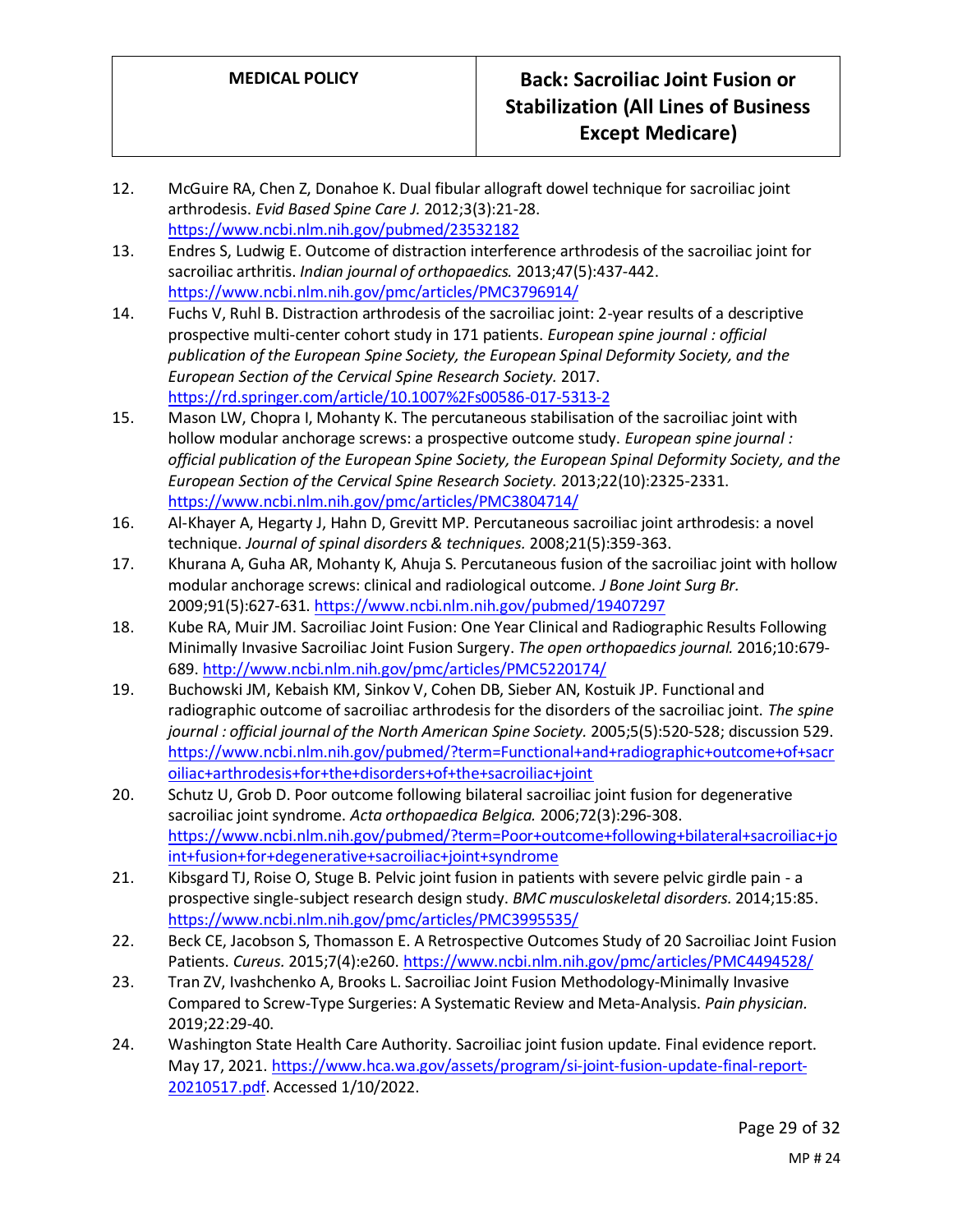- 25. Washington State Health Care Authority. Sacroiliac Joint Fusion Final Evidence Report. 2018. [https://www.hca.wa.gov/assets/program/si-fusion-final-rpt-20181130.pdf.](https://www.hca.wa.gov/assets/program/si-fusion-final-rpt-20181130.pdf) Accessed 1/10/2022.
- 26. Washington State Health Care Authority. Health Technology Clinical Committee: Findings and Decision - Sacroiliac joint fusion. 2019. [https://www.hca.wa.gov/assets/program/si-joint-fusion](https://www.hca.wa.gov/assets/program/si-joint-fusion-final-findings-decision-20190517.pdf)[final-findings-decision-20190517.pdf.](https://www.hca.wa.gov/assets/program/si-joint-fusion-final-findings-decision-20190517.pdf) Accessed 1/10/2022.
- 27. Dengler JD, Kools D, Pflugmacher R, et al. 1-Year Results of a Randomized Controlled Trial of Conservative Management vs. Minimally Invasive Surgical Treatment for Sacroiliac Joint Pain. *Pain Physician.* 2017;20(6):537-550.

<http://www.painphysicianjournal.com/current/pdf?article=NDYwOQ%3D%3D&journal=107>

- 28. Polly DW, Swofford J, Whang PG, et al. Two-Year Outcomes from a Randomized Controlled Trial of Minimally Invasive Sacroiliac Joint Fusion vs. Non-Surgical Management for Sacroiliac Joint Dysfunction. *International journal of spine surgery.* 2016;10:28. <https://www.ncbi.nlm.nih.gov/pmc/articles/PMC5027818/>
- 29. Vanaclocha V, Herrera JM, Sáiz-Sapena N, Rivera-Paz M, Verdú-López F. Minimally Invasive Sacroiliac Joint Fusion, Radiofrequency Denervation, and Conservative Management for Sacroiliac Joint Pain: 6-Year Comparative Case Series. *Neurosurgery.* 2017:nyx185-nyx185. <http://dx.doi.org/10.1093/neuros/nyx185>
- 30. Sturesson B, Kools D, Pflugmacher R, Gasbarrini A, Prestamburgo D, Dengler J. Six-month outcomes from a randomized controlled trial of minimally invasive SI joint fusion with triangular titanium implants vs conservative management. *European spine journal : official publication of the European Spine Society, the European Spinal Deformity Society, and the European Section of the Cervical Spine Research Society.* 2017;26(3):708-719.
- 31. ECRI Institute. Fuse Implant System (SI-Bone, Inc.) for Minimally Invasive Sacroiliac Joint Fusion. Published 5/20/2016. Updated 9/18/2019. [https://www.ecri.org/components/ProductBriefs/Pages/24421.aspx?tab=1#.](https://www.ecri.org/components/ProductBriefs/Pages/24421.aspx?tab=1) Accessed 1/10/2022.
- 32. Darr E, Cher D. Four-year outcomes after minimally invasive transiliac sacroiliac joint fusion with triangular titanium implants. *Medical Devices (Auckland, NZ).* 2018;11:287.
- 33. Whang P, Cher D, Polly D, et al. Sacroiliac Joint Fusion Using Triangular Titanium Implants vs. Non-Surgical Management: Six-Month Outcomes from a Prospective Randomized Controlled Trial. *International journal of spine surgery.* 2015;9:6.
- 34. Polly DW, Cher DJ, Wine KD, et al. Randomized Controlled Trial of Minimally Invasive Sacroiliac Joint Fusion Using Triangular Titanium Implants vs Nonsurgical Management for Sacroiliac Joint Dysfunction: 12-Month Outcomes. *Neurosurgery.* 2015;77(5):674-690; discussion 690-671.
- 35. Vanaclocha V, Verdú-López F, Sánchez-Pardo M, Gonzalbes-Esterelles L. Minimally invasive sacroiliac joint arthrodesis: experience in a prospective series with 24 patients. *J Spine.*  2014;3(5).
- 36. Hayes Inc. Minimally invasive sacroiliac joint fusion using triangular titanium implants (iFuse Implant System, SI-Bone Inc.). Published 9/3/2020. Reviewed 10/5/2021. [https://evidence.hayesinc.com/report/dir.infuse3000.](https://evidence.hayesinc.com/report/dir.infuse3000) Accessed 1/10/2022.
- 37. Heiney J, Capobianco R, Cher D. A systematic review of minimally invasive sacroiliac joint fusion utilizing a lateral transarticular technique. *International journal of spine surgery.* 2015;9:40.
- 38. Rudolf L, Capobianco R. Five-year clinical and radiographic outcomes after minimally invasive sacroiliac joint fusion using triangular implants. *The open orthopaedics journal.* 2014;8:375-383.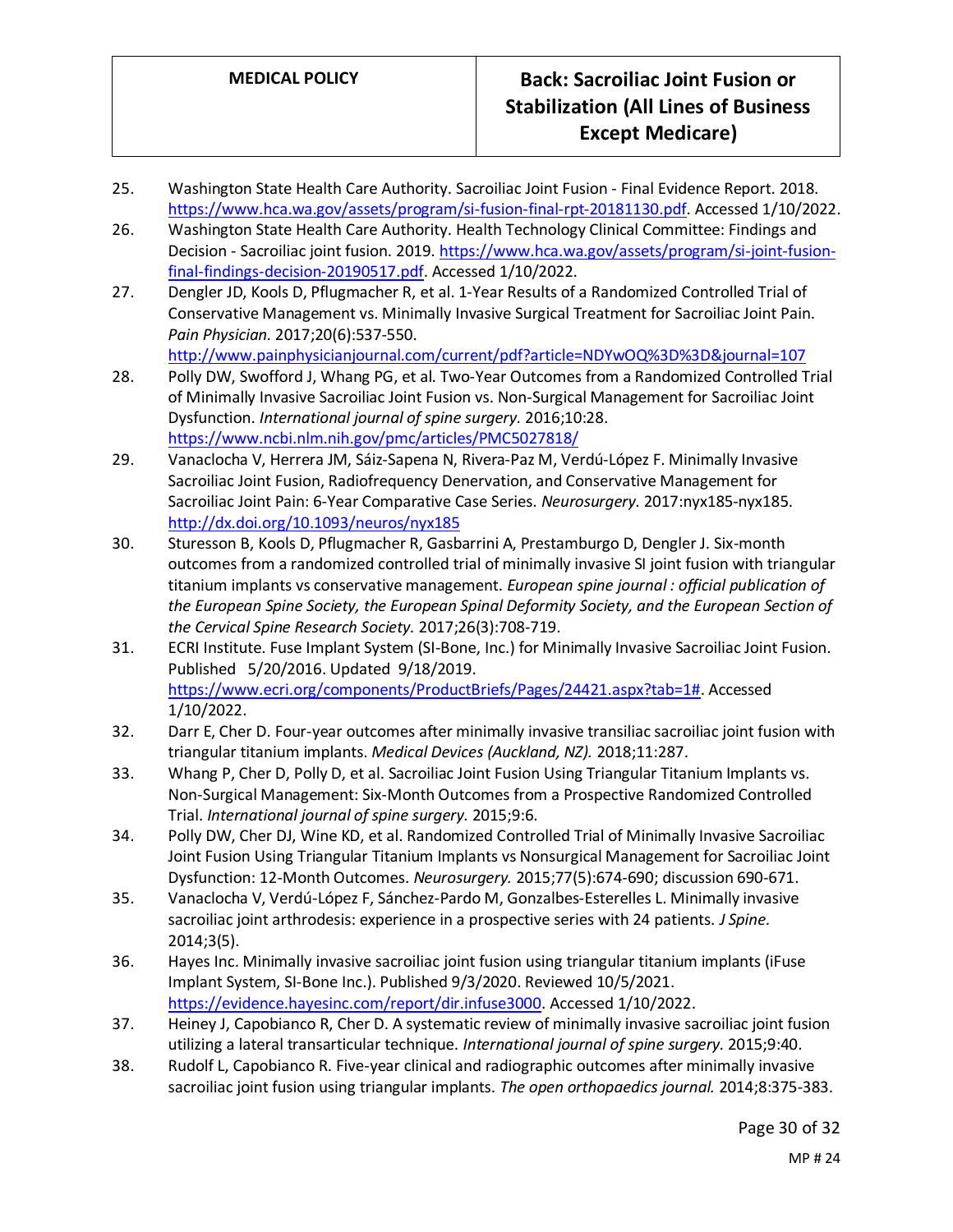- 39. Cher DJ, Reckling WC, Capobianco RA. Implant survivorship analysis after minimally invasive sacroiliac joint fusion using the iFuse Implant System(®). *Medical devices (Auckland, NZ).*  2015;8:485-492.<http://www.ncbi.nlm.nih.gov/pmc/articles/PMC4664491/>
- 40. Sachs D, Kovalsky D, Redmond A, et al. Durable intermediate-to long-term outcomes after minimally invasive transiliac sacroiliac joint fusion using triangular titanium implants. *Medical devices (Auckland, NZ).* 2016;9:213-222.
- 41. Duhon BS, Bitan F, Lockstadt H, et al. Triangular Titanium Implants for Minimally Invasive Sacroiliac Joint Fusion: 2-Year Follow-Up from a Prospective Multicenter Trial. *International journal of spine surgery.* 2016;10:13[. http://www.ncbi.nlm.nih.gov/pmc/articles/PMC4852595/](http://www.ncbi.nlm.nih.gov/pmc/articles/PMC4852595/)
- 42. Duhon BS, Cher DJ, Wine KD, Lockstadt H, Kovalsky D, Soo C-L. Safety and 6-month effectiveness of minimally invasive sacroiliac joint fusion: a prospective study. *Medical devices (Auckland, NZ).*  2013;6:219-229.<http://www.ncbi.nlm.nih.gov/pmc/articles/PMC3865972/>
- 43. Dengler J, Duhon B, Whang P, et al. Predictors of Outcome in Conservative and Minimally Invasive Surgical Management of Pain Originating from the Sacroiliac Joint: A Pooled Analysis. *Spine.* 2017;42(21):1664.
- 44. Bornemann R. RPP, Strauss A.C., Sander K., Rommelspacher Y., Wirtz D.C., Pflugmacher R. and Frey S.P. Two-year clinical trial results of patients with sacroiliac joint syndrome treated by arthrodesis using a triangular implant system. *Technol Healthcare.* 2016(25):319-325.
- 45. Hayes Inc. Impact of Cigarette Smoking on Spinal Fusion Outcomes. Nov 11, 2020. Archived Dec 11, 2021. [https://evidence.hayesinc.com/report/hss.smokingspinal4413.](https://evidence.hayesinc.com/report/hss.smokingspinal4413) Accessed 1/10/2022.
- 46. National Institute for Health and Care Excellence (NICE). iFuse for treating chronic sacroiliac joint pain. Published 10/2/3018[. https://www.nice.org.uk/guidance/mtg39.](https://www.nice.org.uk/guidance/mtg39) Accessed 1/10/2022.
- 47. National Institute for Health and Care Excellence (NICE). Minimally invasive sacroiliac joint fusion surgery for chronic sacroiliac pain. Published date: 4/5/2017. [https://www.nice.org.uk/guidance/ipg578.](https://www.nice.org.uk/guidance/ipg578) Accessed 1/10/2022.
- 48. International Society for the Advancement of Spine Surgery (ISASS). Policy Statement -Minimally Invasive Sacroiliac Joint Fusion. Updated July 5, 2016. [http://www.isass.org/public](http://www.isass.org/public-policy/isass-policy-statement-minimally-invasive-sacroiliac-joint-fusion-july-2016/)[policy/isass-policy-statement-minimally-invasive-sacroiliac-joint-fusion-july-2016/.](http://www.isass.org/public-policy/isass-policy-statement-minimally-invasive-sacroiliac-joint-fusion-july-2016/) Accessed 1/10/2022.
- 49. North American Spine Society (NASS). Coverage Policy Recommendations Percutaneous Sacroliliac Joint Fusion. November 1, 2015[. https://www.spine.org/Product-](https://www.spine.org/Product-Details?productid=%7B9EAC3FC6-AF81-E611-851E-005056AF031E%7D)[Details?productid=%7B9EAC3FC6-AF81-E611-851E-005056AF031E%7D.](https://www.spine.org/Product-Details?productid=%7B9EAC3FC6-AF81-E611-851E-005056AF031E%7D) Accessed 1/10/2022.
- 50. Wu PF, Li YW, Wang B, Jiang B, Tu ZM, Lv GH. Posterior Cervical Foraminotomy Via Full-Endoscopic Versus Microendoscopic Approach for Radiculopathy: A Systematic Review and Meta-analysis. *Pain Physician.* 2019;22(1):41-52.
- 51. U.S. Food & Drug Administration (FDA). 510(k) Premarket Notification iFuse Implant System<sup>®</sup> iFuse-3D implant (K162733). 3/10/2017. [https://www.accessdata.fda.gov/scripts/cdrh/cfdocs/cfpmn/pmn.cfm?ID=K162733.](https://www.accessdata.fda.gov/scripts/cdrh/cfdocs/cfpmn/pmn.cfm?ID=K162733) Accessed 1/10/2022.
- 52. U.S. Food & Drug Administration. 510(k) Premarket Notification. K151818. SImmetry<sup>®</sup> Sacroiliac Joint Fusion System. (Zyga Technology, Inc.). Approved 08/05/2015. [https://www.accessdata.fda.gov/scripts/cdrh/cfdocs/cfPMN/pmn.cfm?ID=K151818.](https://www.accessdata.fda.gov/scripts/cdrh/cfdocs/cfPMN/pmn.cfm?ID=K151818) Accessed 1/10/2022.